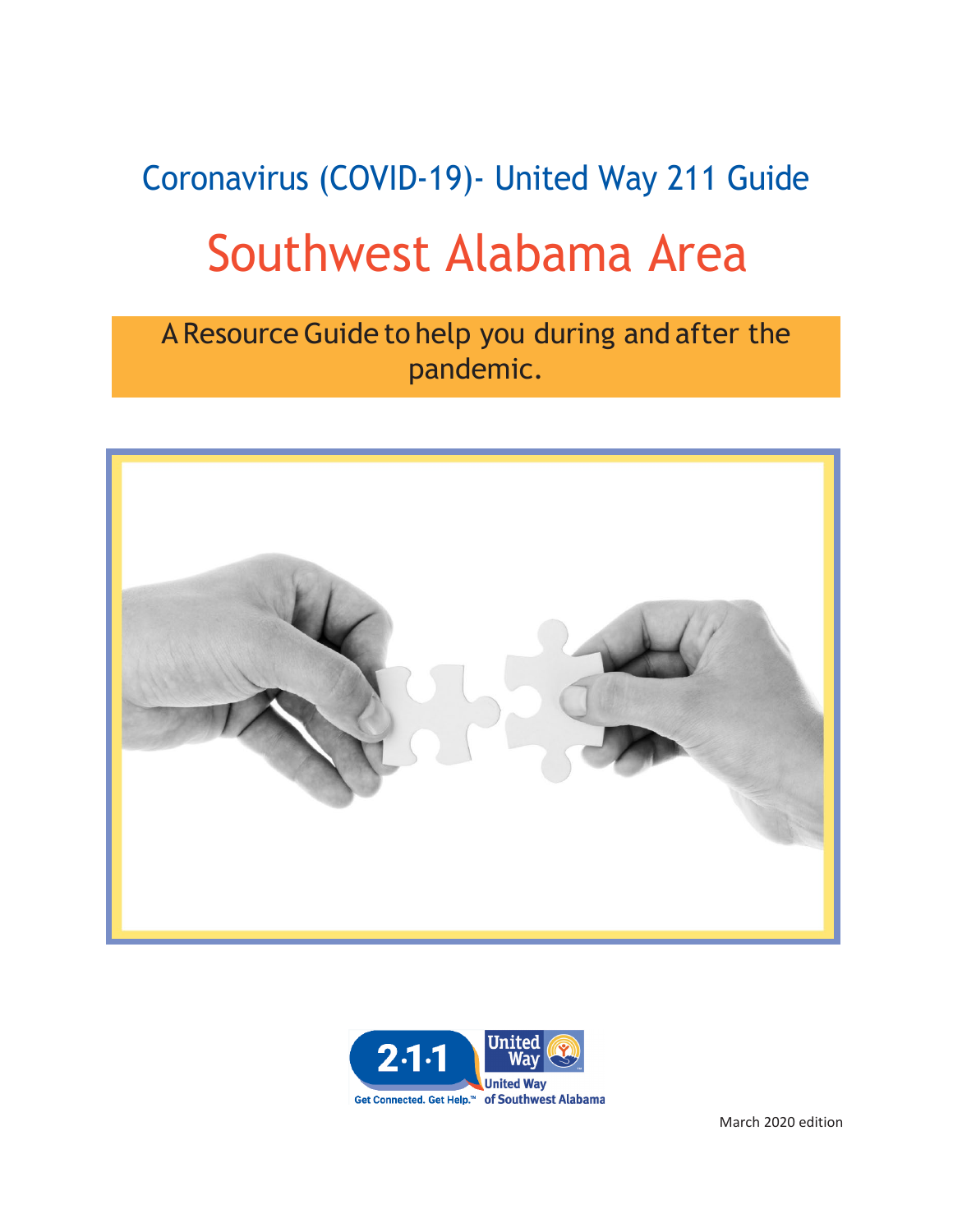# United Way 2-1-1 COVID-19 Resource Guide

Every hour of every day, 2-1-1 Southwest Alabama helps people navigate and connect to critical health, social, and disaster services. As our community comes together to address the COVID-19 pandemic, 2-1-1 Southwest Alabama remains steadfast in our commitment to provide important, accurate, and verified information, and assistance.

2-1-1 Southwest Alabama partners with United Way of Southwest Alabama partner agencies to provide the most up-to-date information on our website, our social media channels, and on our helpline, which is available 24 hours a day, 365 days a year. Our top priority is to make important information easily accessible to our community. We know the COVID-19 pandemic has an unprecedented impact on our community, our service provider partners, our staff, the families we serve, and especially our most vulnerable neighbors.

2-1-1 has a long-standing history of caring for our callers during disasters – personal disasters faced by our callers every day and community disasters like hurricanes and public health epidemics. The COVID-19 pandemic has an enormous scale and impact, and we're here to help.

As we navigate this dynamic situation, we are taking several steps to ensure the highest level of customer service you have come to expect from 2-1-1 Southwest Alabama. We are vigilantly following all health and safety practices recommended by the Alabama Department of Public Health Department (ADPH) and the CDC (Center for Disease Control).



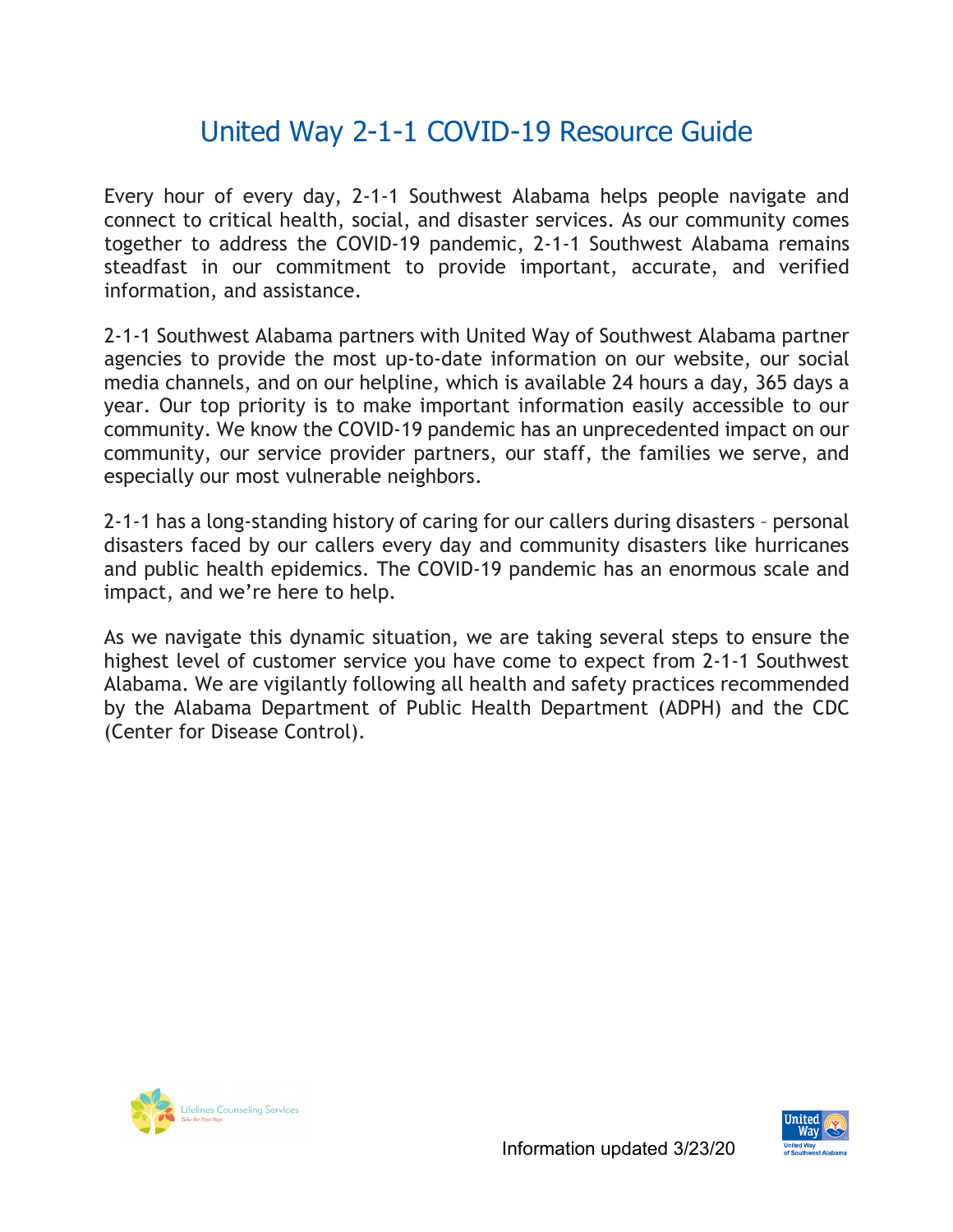# Introduction

### When a CrisisStrikes

Living through a major crisis produces many different types of feelings. You may feel anxiety, depression, confusion and tension. These feelings may cause a breakdown in our usual coping mechanisms. You may find it hard to function, behave in unexpected ways or have trouble making decisions.

Although a crisis can result in a sense of anxiety, pain or hopelessness that makes it hard to cope, these same feelings can serve as motivation to look for help and develop new coping mechanisms.

That's where this guide comes in…we hope you will use it to guide your steps.

### *Disclaimer- Due to the COVID-19 pandemic's enormous scale and impact, the resources in this guide are available on a limited basis and are subject to change at any moment.*

# Compiled By

### LIFELINES COUNSELING SERVICES



Real Solutions for Real Problems

P.O. Box 91068 • Mobile, AL 36691-1068

Office (M -F 8am-4pm) 251-431-5111 Fax: 251-385-6404

www.lifelinesmobile.org [• uw211@lifelinesmobile.org](mailto:uw211@lifelinesmobile.org)



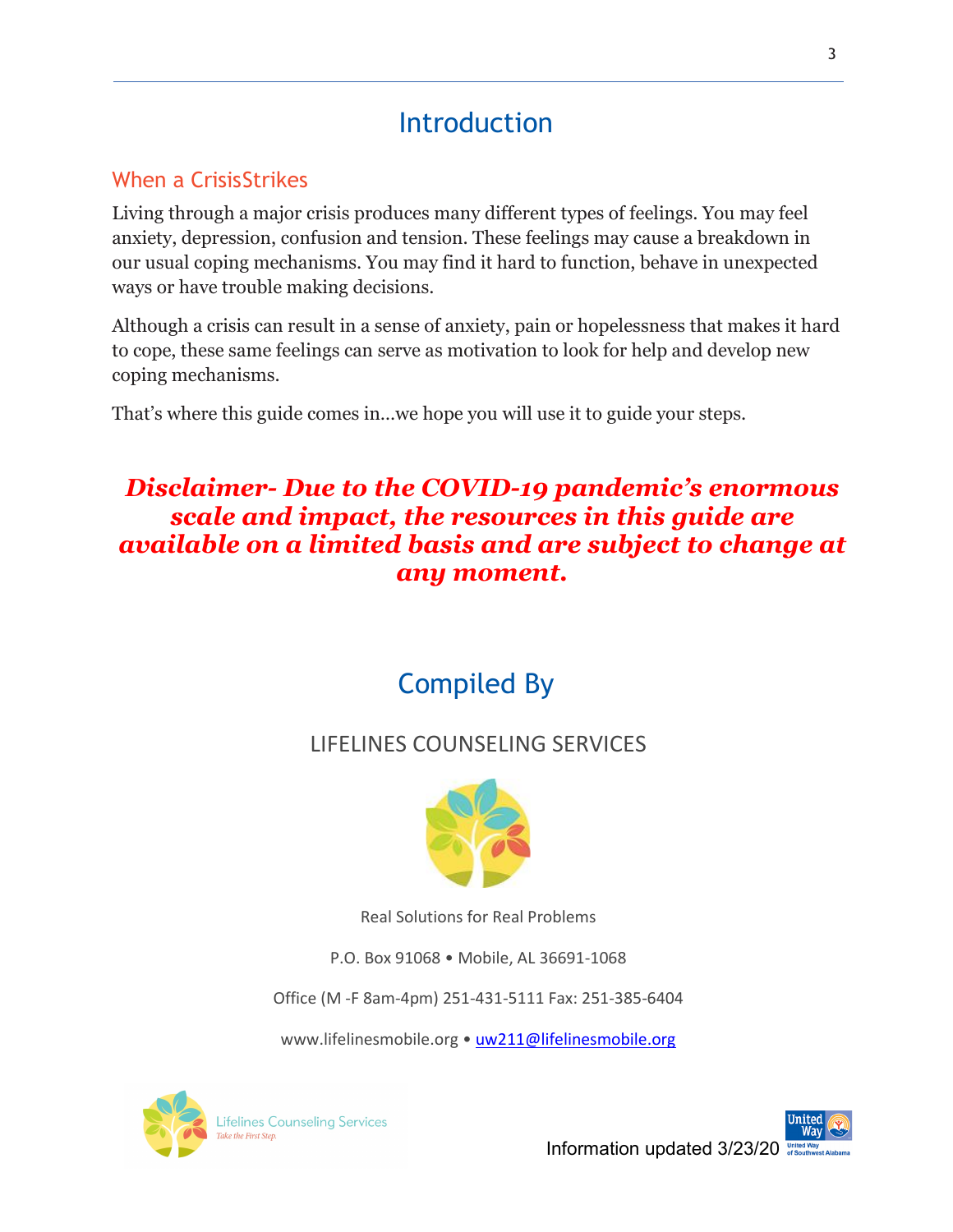# 24-Hour Emergency Services

### Abuse, Battered Women

| Lighthouse (Baldwin, Escambia Counties). 1-800-650-6522 |
|---------------------------------------------------------|
|                                                         |
|                                                         |

### Abuse, Child / Elderly & Disabled

| National Child Abuse Hotline. 1-800-4ACHILD (800-422-4453) |
|------------------------------------------------------------|
|                                                            |
|                                                            |
| Clarke County Department of Human Resources 251-275-7001   |
|                                                            |
| Escambia County Department of Human Resources251-809-2000  |
|                                                            |
|                                                            |
|                                                            |
|                                                            |

### Disaster (Fire, Flood, Etc.)

### Information & Referral

### Poison

|--|



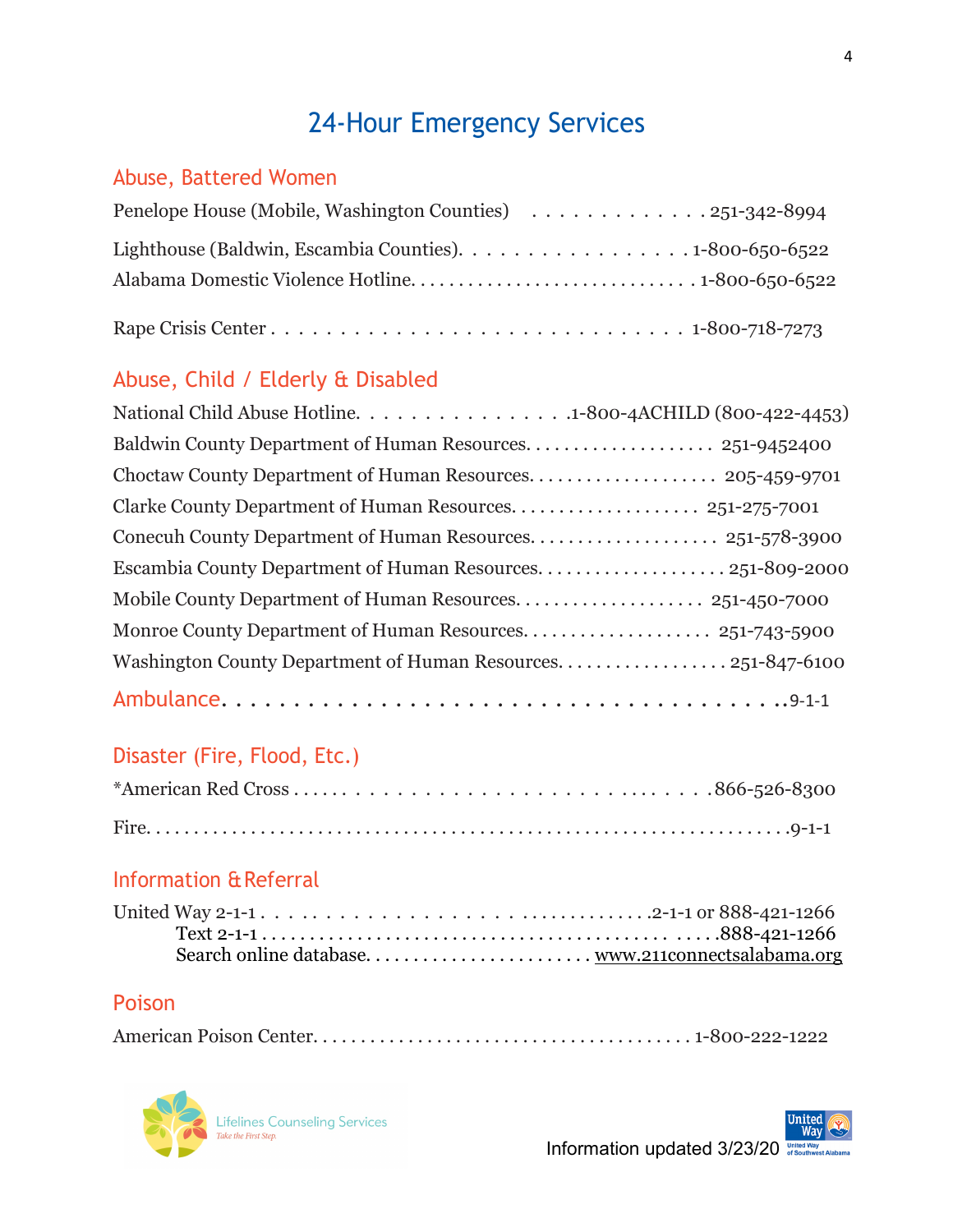### Police

|--|--|--|

### Substance Abuse

| Drug Education Council $\ldots \ldots \ldots \ldots \ldots \ldots \ldots \ldots \ldots \ldots 251-478-7855$ |
|-------------------------------------------------------------------------------------------------------------|
|                                                                                                             |
|                                                                                                             |
| Smart Recovery (Anxiety, Depression, Substance Use)                                                         |

# online database. . . . . . . <u>https://www.smartrecovery.org/community/calendar.php</u>

### Suicide and Depression

|--|--|



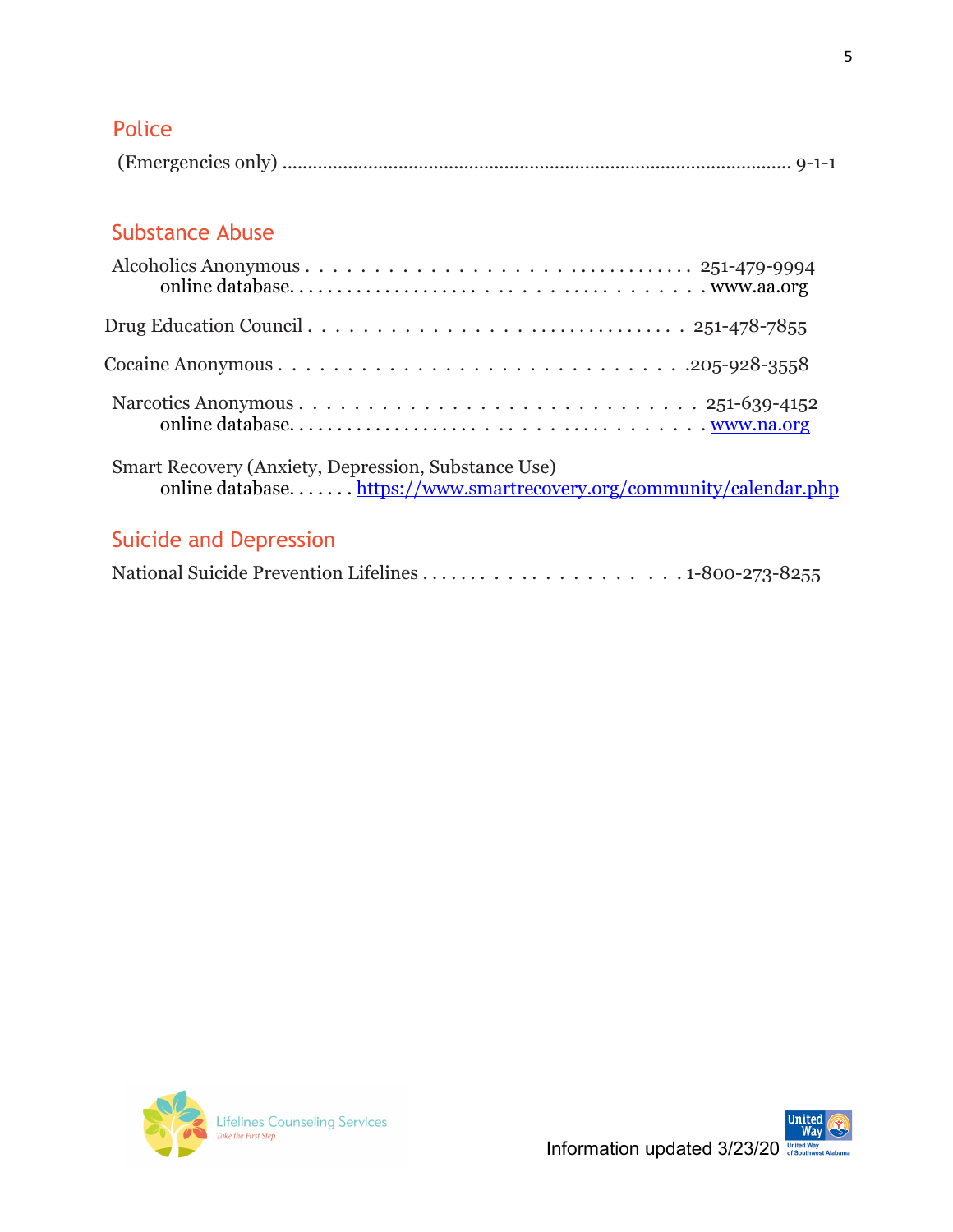# Current Resources

### This guide is subject to change as information comes into the 2-1-1 resource center.

### Food

Please contact 2-1-1 for further information about ongoing food assistance programs. This is changing daily. For the most up to date information please contact your local 2-1-1- resource line.

### Testing Sites

For information regarding where to be screened for COVID-19 in Alabama, please reach out to the Department of Public Health at **1-888-264-2256**. For general information about the virus, you may contact the Alabama Department of Public Health 's COVID-19 information line at: **1-800-270-7268, visit the following websites:**

#### **<http://www.alabamapublichealth.gov/> or cdc.gov or email**

[covid19info@adph.state.al.us.](mailto:covid19info@adph.state.al.us) ADPH also still recommends anyone with symptoms like fever, cough and other respiratory issues to contact their physician, rather than showing up at a hospital ER or a doctor's office.

### **Franklin Primary Health**

Franklin will begin limited testing for pre-screened patients on Friday, March 20 at 10am. If you have been exposed to someone that tested positive for the Coronavirus (COVID-19) or traveled to a high risk area and are exhibiting symptoms such as fever, cough or shortness of breath, you may be eligible for testing. Please call our Coronavirus Evaluation Hotline at 251-444-1122 for a phone evaluation.

Please note that all patients must complete a phone screening prior to testing. If you meet the criteria for testing, our staff will collect additional information over the phone and you will be assigned an appointment time for your test. All approved testing will be conducted via drive-thru at the Franklin Medical Mall, 1303 Martin Luther King Jr. Avenue in Mobile. Remember, you must have been pre-screened and assigned an appointment time in order to be tested. All others will be directed out of line and instructed to call the Evaluation Hotline at 251-444-1122.

### Greater Mobile Urgent Care

Beginning Monday, March 23, 2020, Greater Mobile Urgent Care's West Mobile Clinic is offering Coronavirus (COVID-19) screening and testing services. If you are experiencing Coronavius (COVID-19) symptoms, or have been exposed, please call our Telehealth line to schedule a prescreening.

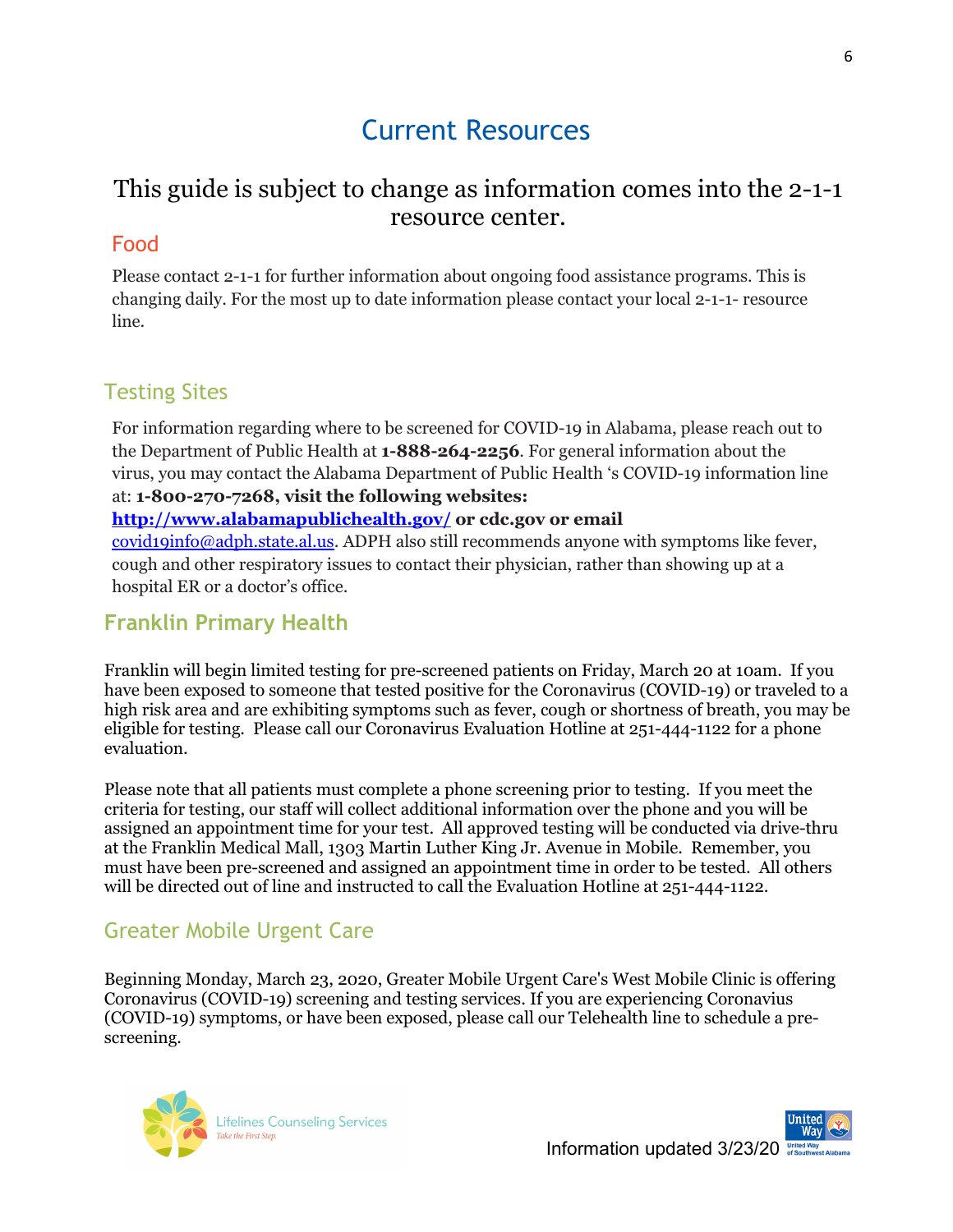How It Works – Available NOW! 1) Call (251) 633-0123 Hit \* on your phone 2) Give insurance information 3) Talk with Doctor to discuss symptoms 4) If criteria met, you'll be given a scheduled testing time

Service Details:

- Available: Monday thru Friday,  $8$  a.m.  $-8$  p.m., and Saturday and Sunday  $8$  a.m.  $-4$  p.m.
- All Insurance Accepted.
- Private Pay: \$50 a Call if necessary.
- Serving Mobile, AL and surrounding counties.
- You do NOT have to be a GMUC patient

#### **Infirmary Health will host appointment-only COVID-19 testing sites March 23, 24 and 25.**

- If symptomatic, Mobile and Baldwin County residents can call 251-341-CV19 (2819) to speak with a registered nurse.
- The appointment booking hotline will be open from  $7 a.m. -7 p.m.$  from March 22 March 27. This hotline is staffed by Infirmary Health personnel.

Appointment Qualifiers:

- 1. Mobile or Baldwin County residents only. Must have valid ID and be over the age of 18.
- 2. If the patient meets the CDC criteria to be tested, they will receive an appointment location and time.
- 3. The test will be administered in the car. REMAIN IN YOUR VEHICLE.
- 4. A clinician will assess symptoms and administer test if needed.
- 5. Once swabbed, the patient will receive clear next steps from the medical provider.

Appointment only clinics will be held -

- Monday, March 23, 10 a.m.  $-2$  p.m.
- Tuesday, March 24, 10 a.m.  $-2$  p.m.
- Wednesday, March  $25$ , 10 a.m.  $-2$  p.m.

\*Limited appointments available

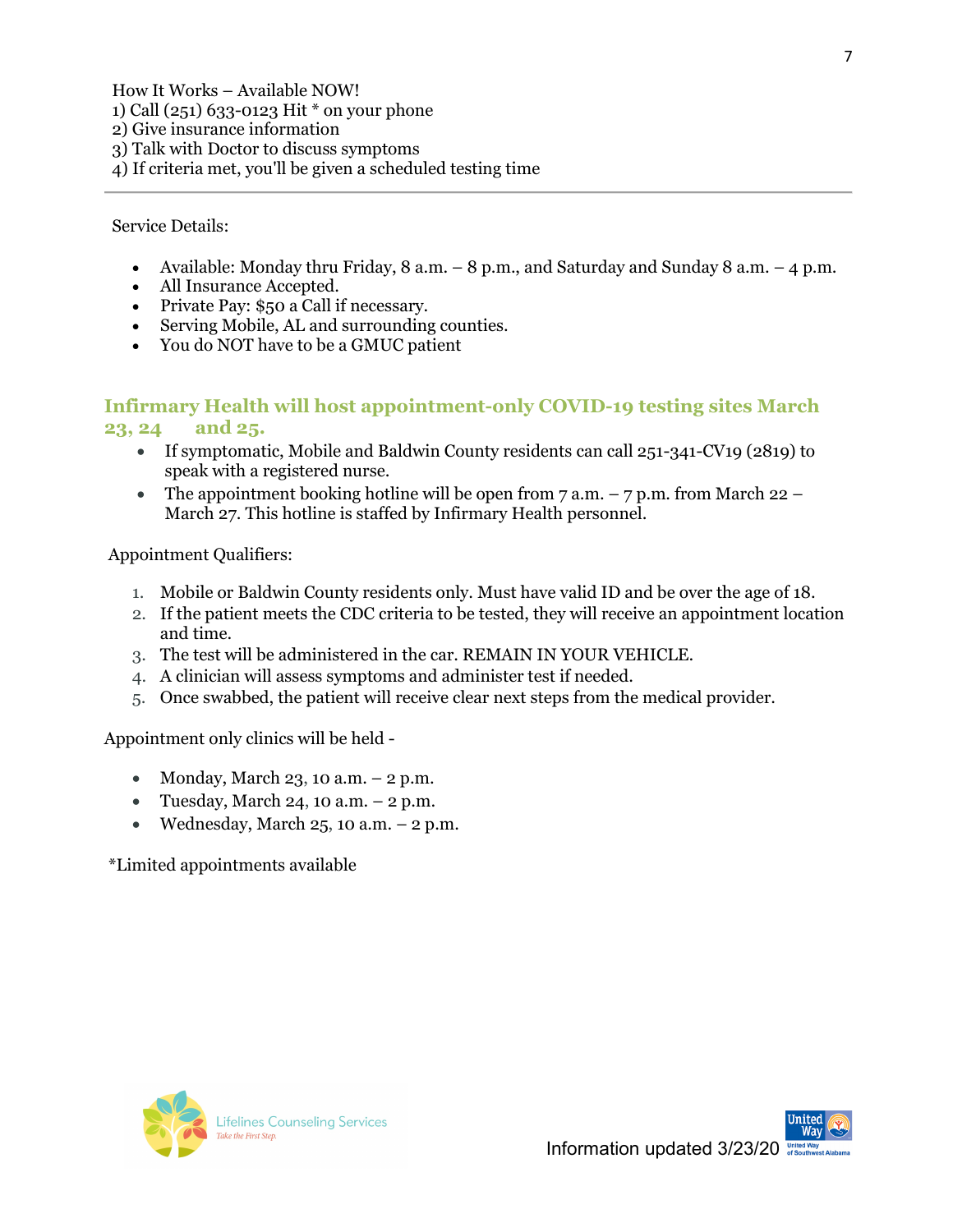### Medical

### Infirmary Health

Modified Visitor Policy

"To further protect the health of our patients, staff and the community and to prevent the potential spread of Coronavirus Disease 2019 (COVID-19), Infirmary Health is modifying its visitor policy, effective Monday, March 16, at 5 a.m. until further notice. Measures include further reducing the number of public entry points and restricting all visitors. The following facilities are included in these modifications":

Mobile Infirmary North Baldwin Infirmary Thomas Hospital Infirmary LTAC Hospital Rotary Rehabilitation Hospital Colony Rehabilitation Hospital

### USA Children's & Women's Hospital

"With the possibility of COVID-19 cases occurring in our community, there is the potential for an increased number of patients in area emergency rooms. We encourage patients with non-emergency situations to seek treatment with your primary care provider or an urgent care center. If you plan or visit any of our clinics or emergency rooms, please call ahead for instructions"

### Ozanam Charitable Pharmacy

Ozanam charitable pharmacy serves the needs of the community through prescription assistance. We service Mobile, Baldwin, and Escambia Counties in Southern Alabama. Focuses primarily on maintenance medications for chronic illnesses. Patients do not pay for medications. . . . . . . . . . . . . . . . . . . . . . . . . . . . . . . . . . . . . . . 251-432-4111



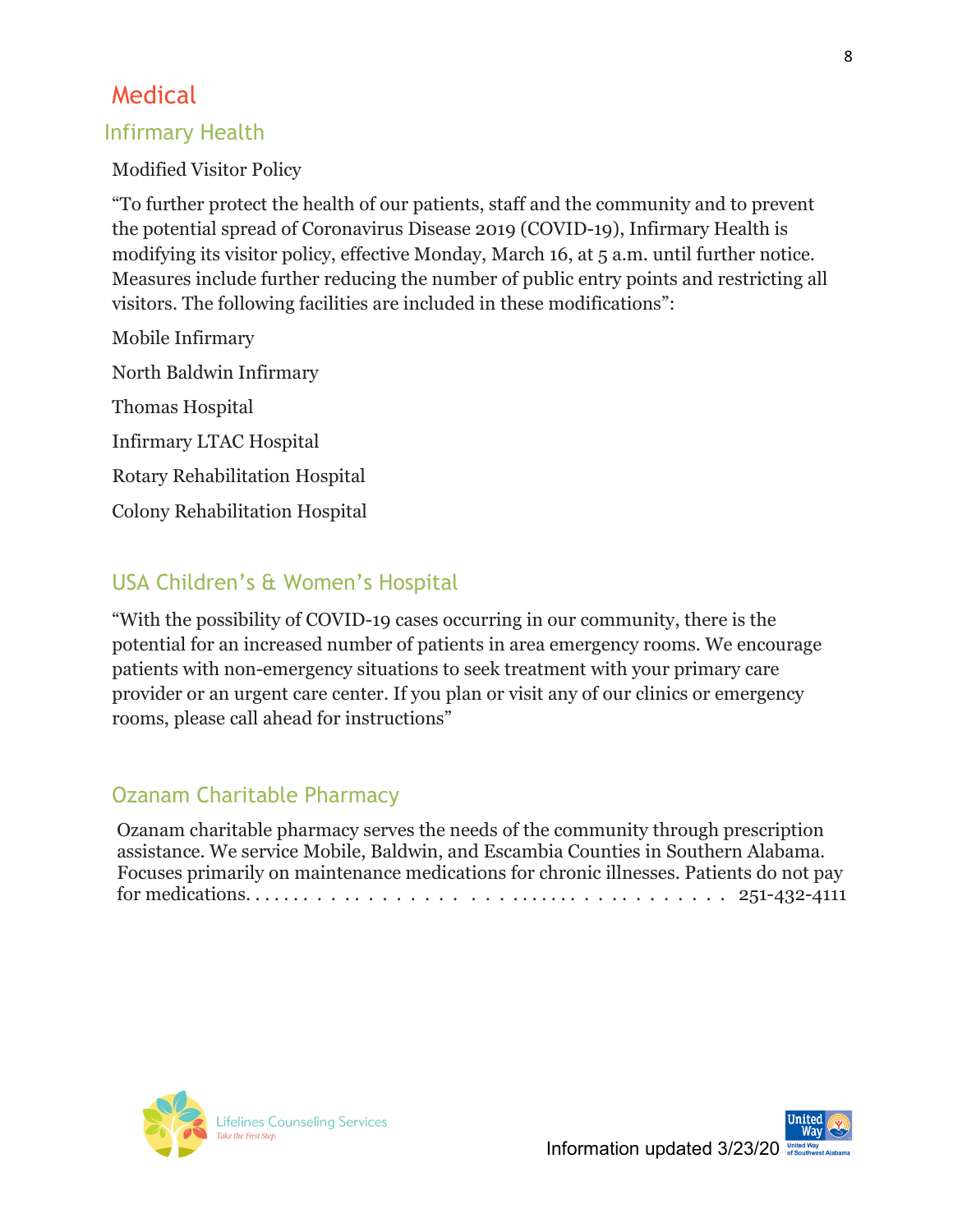### **Childcare**

Services are currently suspended across daycare facilities and public school systems, through April 6.

Resources from Help Me Grow South Alabama – If anyone is in need of informational resources that may be helpful at this time, please reach out to us. We are currently working with 2- 1-1 Information and Referral Services to stay alerted to the latest and most updated information. In regard to minor emergency or basic needs that you may have, please, call 2-1-1 for assistance.

If you are in need of safety, health tips, or ideas for helping your children cope with disaster, Help Me Grow is here to support you! Our staff are working remotely at this time, however, we still have access to important information that may be helpful. If you are experiencing mental health or emotional distress at this time, and would like to talk to someone, call 251-450-2211 for Care Pointe. Also, for those who may be experiencing suicidal thoughts or ideation, please call the NSPL hotline at 1-800-273-TALK.

Although we understand that at this time, supporting you with all of these above mentioned concerns may be of more importance than monitoring for developmental milestone delays in children, we are still available to address "Any Concern' that you as a parent or caregiver of young children may have. Our [helpmegrow@lifelinesmobile.org](mailto:helpmegrow@lifelinesmobile.org) email is being continuously monitored, as well as a text line available at 251-272-9231. Please contact us with any questions or concerns <https://www.alaap.org/help-me-grow-new>

- [https://www.teacherlists.com/blog/parent-corner/at-home-enrichment-activities-and](https://www.teacherlists.com/blog/parent-corner/at-home-enrichment-activities-and-more-for-when-schools-are-closed/)[more-for-when-schools-are-closed/](https://www.teacherlists.com/blog/parent-corner/at-home-enrichment-activities-and-more-for-when-schools-are-closed/)
- <https://www.pbs.org/parents/thrive/how-to-talk-to-your-kids-about-coronavirus>
- [https://www.childtrends.org/publications/resources-for-supporting-childrens-emotional](https://www.childtrends.org/publications/resources-for-supporting-childrens-emotional-well-being-during-the-covid-19-pandemic)[well-being-during-the-covid-19-pandemic](https://www.childtrends.org/publications/resources-for-supporting-childrens-emotional-well-being-during-the-covid-19-pandemic)

Free Educational Resources:

- [www.starfall.com](http://www.starfall.com/)
- [www.abcmouse.com](http://www.abcmouse.com/)
- [www.pbskids.org](http://www.pbskids.org/)
- [www.raz-kids.com](http://www.raz-kids.com/)
- [www.coolmath.com](http://www.coolmath.com/)
- [www.kids.nationalgeographic.com](http://www.kids.nationalgeographic.com/)
- [www.scholastic.com](http://www.scholastic.com/)
- [www.discoverykids.com](http://www.discoverykids.com/)
- [www.abcya.com](http://www.abcya.com/)
- [www.ducksters.com](http://www.ducksters.com/)
- [www.switchzoo.com](http://www.switchzoo.com/)
- [www.reading.ecb.org](http://www.reading.ecb.org/)
- [www.seussville.com](http://www.seussville.com/)
- [www.funbrain.com](http://www.funbrain.com/)
- [www.storylineonline.net](http://www.storylineonline.net/)



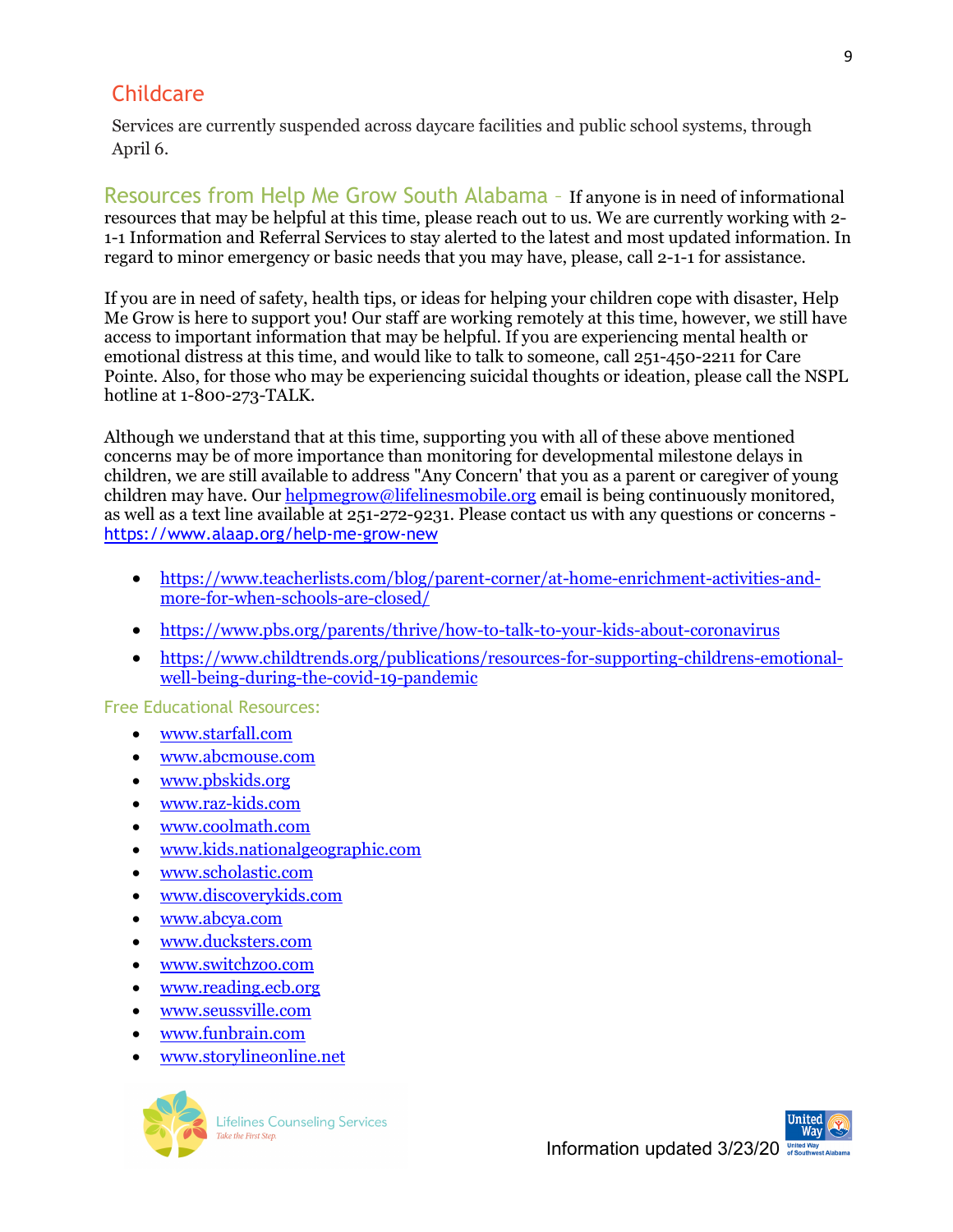### WhenYou NeedSomeonetoTalkTo

You may be experiencing current distress or a major life crisis. Don't feel that you have to deal with these feelings alone. There are several counseling services available. Family and individual counselors, therapists and other mental health professionals have the skills needed to guide you through this difficult time.

This is no time for heroics – reach out for help when you feel the need.

### **Counseling**

| Someone to talk to in times of crisis                                                                                                                                                                                                                                                                                                                                                             |
|---------------------------------------------------------------------------------------------------------------------------------------------------------------------------------------------------------------------------------------------------------------------------------------------------------------------------------------------------------------------------------------------------|
|                                                                                                                                                                                                                                                                                                                                                                                                   |
|                                                                                                                                                                                                                                                                                                                                                                                                   |
|                                                                                                                                                                                                                                                                                                                                                                                                   |
| Due to the COVID-19 outbreak, Blue Cross is expanding telehealth coverage through April 16,<br>2020. Currently, we can offer services via telephone with video options to follow.  Member cost-<br>sharing (copayments, deductible, etc.) will apply according to the member's contract benefits.<br>This applies to all Blue Cross and Blue Shield of Alabama members, including Blue Advantage. |

### Alcohol and Drug Abuse

In stressful circumstances, people may try to escape their problems through excessive use of alcohol or drugs. Using this method to deal with difficult situations often creates a whole new set of problems and causes more stress for everyone involved. If or a family member are misusing alcohol or drugs, you may want to turn to a professional who has experience in this area.

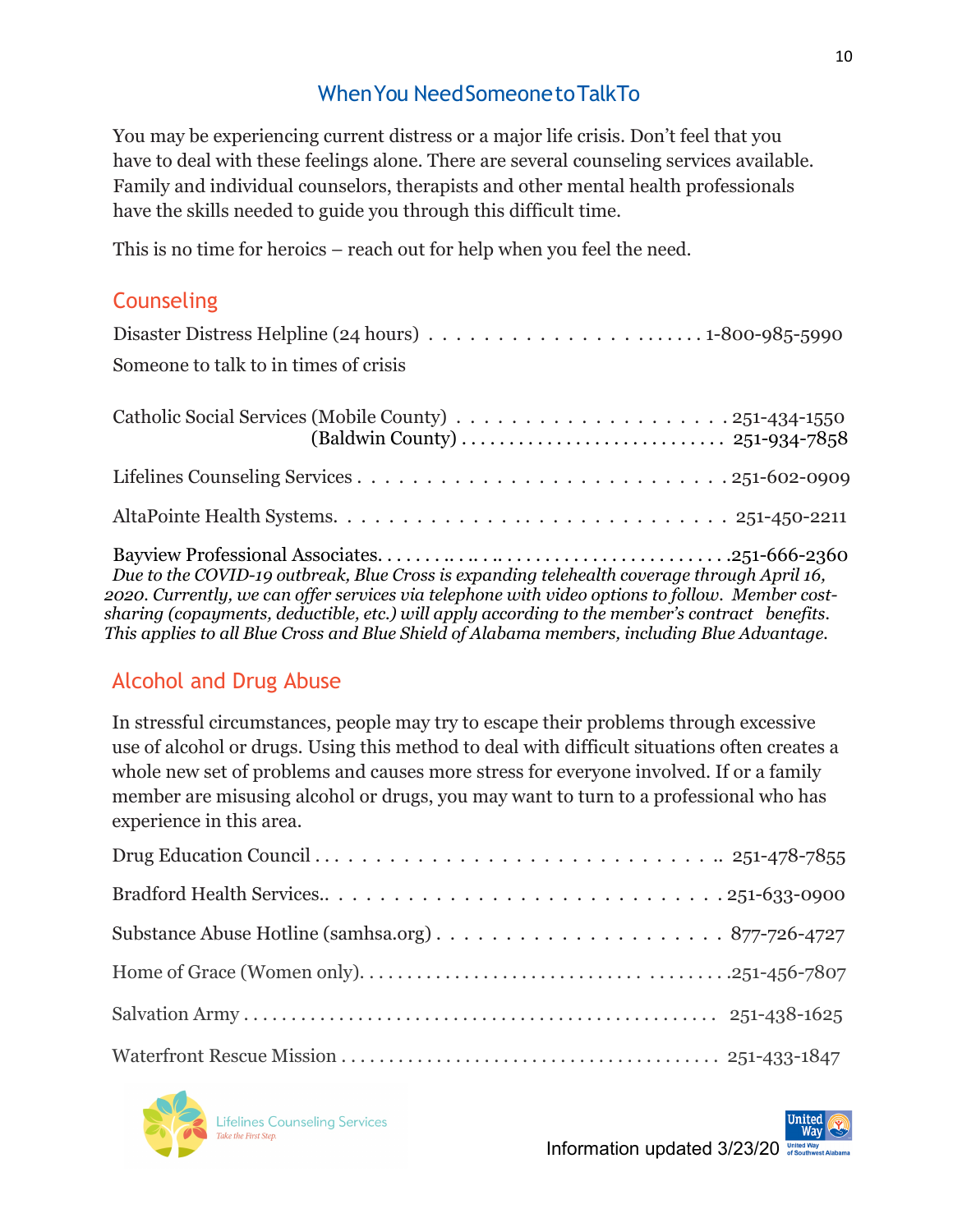### Virtual Veterans Assistance

Veterans Crisis Line: 1-800-273-TALK(8255) Option #1 Text 838255 or chat online at: [www.veteranscrisisline.net](http://www.veteranscrisisline.net/)

VA Video Connect (telehealth):

<https://mobile.va.gov/app/va-video-connect>

VA App Store- Mental Health: <https://mobile.va.gov/appstore/mental-health>

Vet Training- Anger Management:

<https://www.veterantraining.va.gov/apps/aims/index.html>

Vet Training- Path to Better Sleep:

<https://www.veterantraining.va.gov/insomnia/index.asp>

Vet Change (substance use):

<https://www.ptsd.va.gov/apps/change>



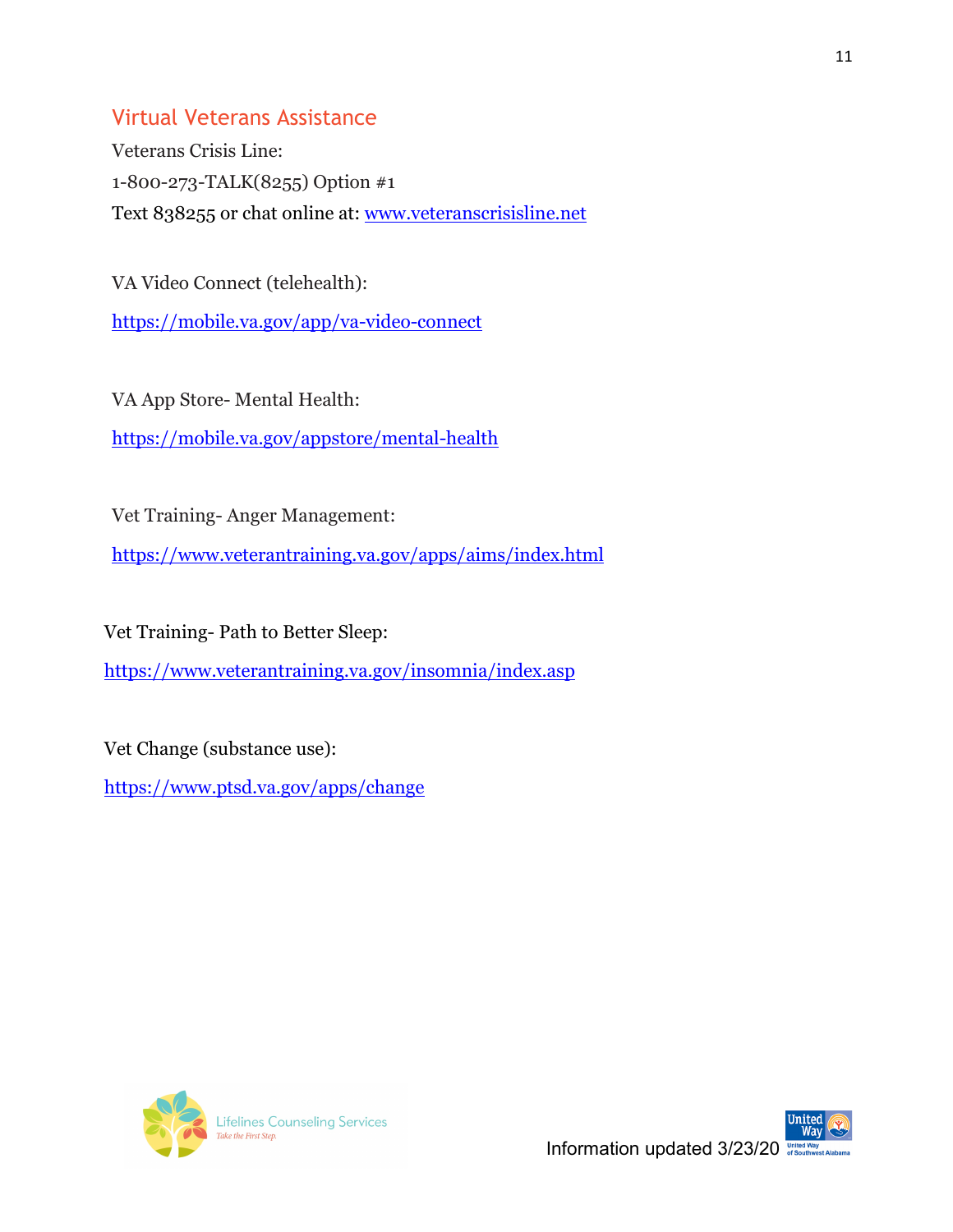### Online Resources

Managing Stress Associated with the COVID-19 Virus Outbreak: Impact of the COVID-19 Outbreak on Individuals and Communities:

<https://www.ptsd.va.gov/covid/COVID19ManagingStress032020.pdf>

Managing Stress Workbook:

[https://www.prevention.va.gov/docs/NCP\\_ManageStreeWkBk\\_F\\_EditedJune102019.pdf](https://www.prevention.va.gov/docs/NCP_ManageStreeWkBk_F_EditedJune102019.pdf)

Mental Health and Coping During COVID-19 Centers for Disease Control and Prevention, 2020:

[https://www.cdc.gov/coronavirus/2019-ncov/prepare/managing-stress](https://www.cdc.gov/coronavirus/2019-ncov/prepare/managing-stress-anxiety.html?CDC_AA_refVal=https%3A%2F%2Fwww.cdc.gov%2Fcoronavirus%2F2019-ncov%2Fabout%2Fcoping.html)[anxiety.html?CDC\\_AA\\_refVal=https%3A%2F%2Fwww.cdc.gov%2Fcoronavirus%2F2019](https://www.cdc.gov/coronavirus/2019-ncov/prepare/managing-stress-anxiety.html?CDC_AA_refVal=https%3A%2F%2Fwww.cdc.gov%2Fcoronavirus%2F2019-ncov%2Fabout%2Fcoping.html) [ncov%2Fabout%2Fcoping.html](https://www.cdc.gov/coronavirus/2019-ncov/prepare/managing-stress-anxiety.html?CDC_AA_refVal=https%3A%2F%2Fwww.cdc.gov%2Fcoronavirus%2F2019-ncov%2Fabout%2Fcoping.html)

Parent/Caregiver Guide to Helping Families Cope with the Coronavirus Disease 2019 The National Child Traumatic Stress Network, 2020"

[https://www.nctsn.org/resources/parent-caregiver-guide-to-helping-families-cope-with](https://www.nctsn.org/resources/parent-caregiver-guide-to-helping-families-cope-with-the-coronavirus-disease-2019)[the-coronavirus-disease-2019](https://www.nctsn.org/resources/parent-caregiver-guide-to-helping-families-cope-with-the-coronavirus-disease-2019)



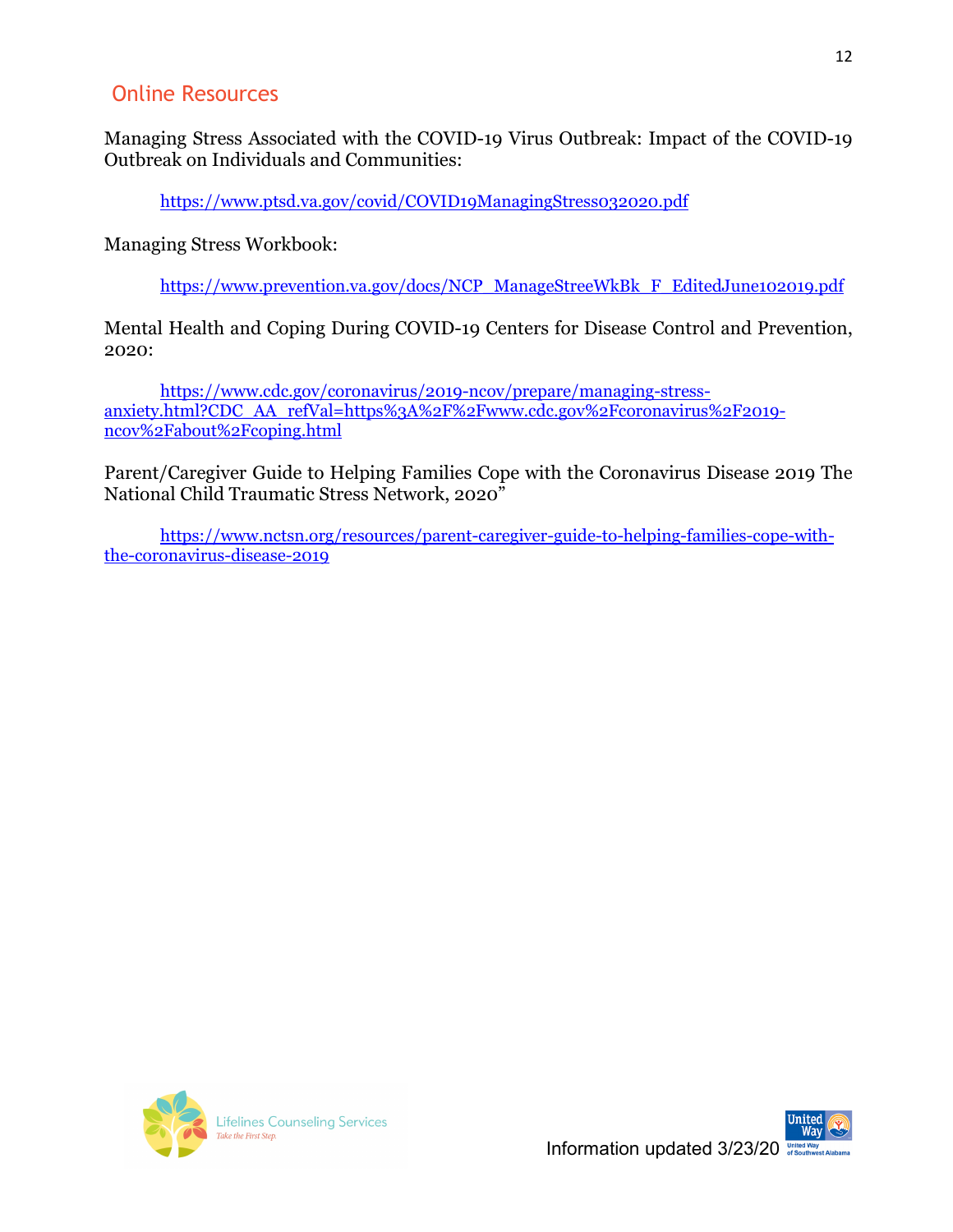### Unemployment

Unemployment for all Southwest Alabama:

| Online Databasehttps://labor.alabama.gov/uc/ICCS/ |  |
|---------------------------------------------------|--|

To file for unemployment in another state:

https://www.careeronestop.org/LocalHelp/UnemploymentBenefits/findunemployment-benefits.aspx

If you need job search assistance, please go to Alabama JobLink [http://joblink.alabama.gov](http://joblink.alabama.gov/)

#### **Alabama Career Centers:** *Career Centers are closed to the public until further notice.*

#### **Baldwin County:**

Bay Minette Career Center – 251-937-4161 & Foley Career Center – 251-943-1575

#### **Clarke, Washington and Choctaw Counties:**

Jackson Career Center – 251-246-2453

Choctaw County Career Center – 251-843-5265

#### **Mobile County:**

Mobile Career Center – 251-461-4146

#### **Monroe and Wilcox Counties:**

Monroeville Career Center - 251-575-3894 & Camden Career Center – 334-682-9428

#### **Conecuh and Escambia Counties:**

Brewton Career Center - 251-867-4376



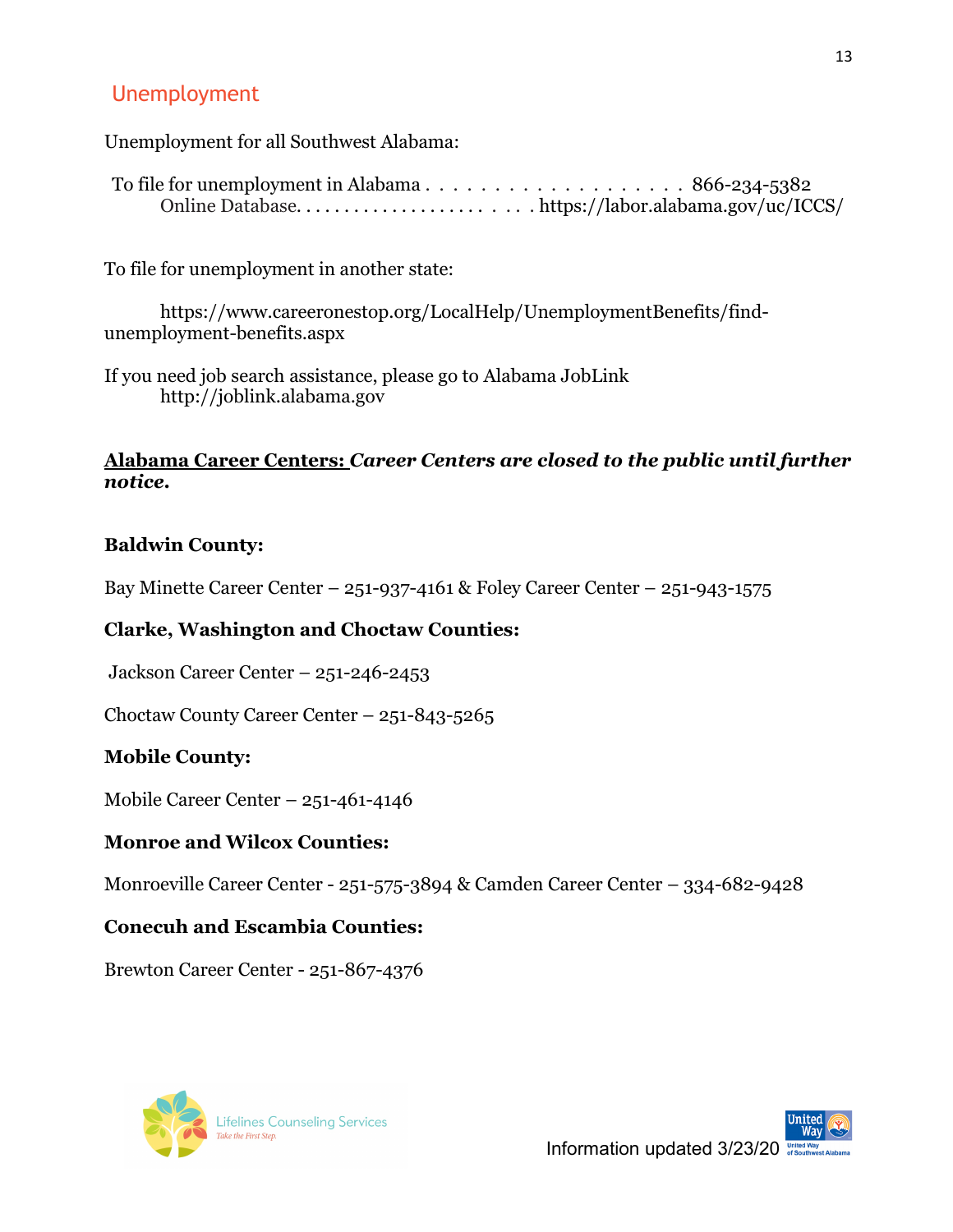### Baldwin County

**Absentee Voting**-Open Persons seeking entry to a County owned facility may be screened for COVID-19 and persons exhibiting symptoms may be refused entry

**ACCOUNTING** - Closed to public but will have phone contact on door.

**ADMIN** - Closed to public, but available by phone 251.937.0264 or email. Live oak landing payments can be mailed.

**ALABAMA DEPARTMENT OF PUBLIC HELATH** – Both facilities in Robertsdale (within facilities owned and operated by Baldwin County) will remain open to the public.

**ALEA/DRIVER LICENSE TESTING**-Baldwin County offices closed. Please call Mobile office at 251-660-2330. Road Test closed for the entire state.

**ARCHIVES** - In office but closed to public.

**ANIMAL SHELTER** - Closed to public. Adoptions will be closed. Will respond as able to strays and aggressive animals. Temporarily no volunteers. Adoption events cancelled until further notice.

**BRATS** - All non-essential routes cancelled. Emergency (dialysis, school, medical and nutrition routes running). Dispatch and schedulers working remotely. Courier will continue to run.

**BUILDING DEPT** - Will encourage emailing or mailing plans and other requests. There will be drop boxes at Foley, Fairhope, and Bay Minette locations to leave documents for the department. Inspectors will still go to jobsites.

**BUILDING MAINTENANCE** - Will operate as normal.

**COUNCIL ON AGING** - Closed to public. Food will still be delivered until Wednesday. If meal is needed and is crucial call COA 251-972-8506. People coming in for pharmacy on Friday will be allowed in. AARP appointments cancelled.

**CORONER** - Open, but very limited public access.

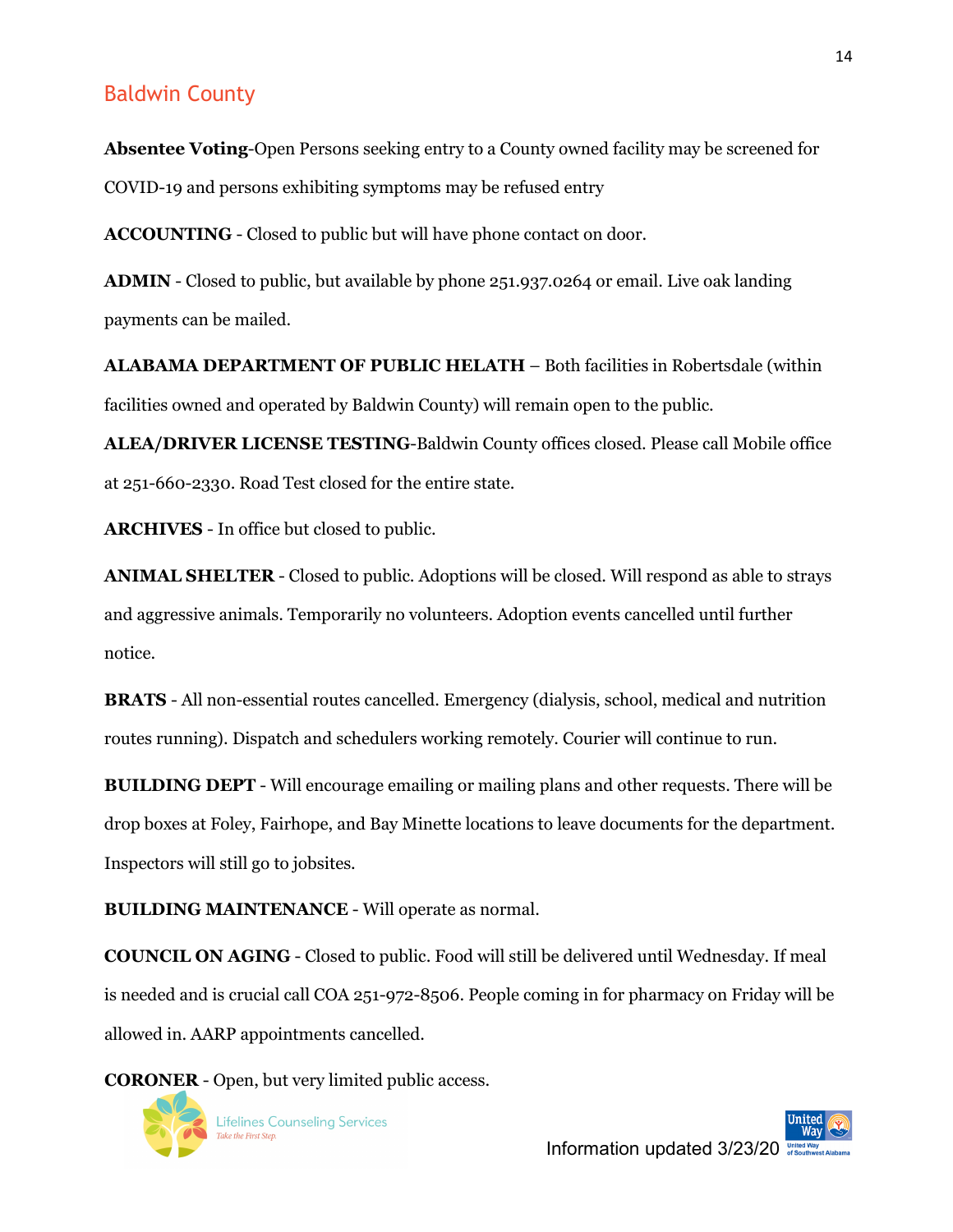**COURT** - Clerks will be in office, but offices will not be open to the public. Court cases for next 30 days will be rescheduled. Emergency cases will still be heard (PFA, Restraining orders, bond hearings, DHR hearings). Security will limit access to courthouse. Attorneys, parties, witnesses must have case number at the door to be allowed in. Security will verify.

**DISTRICT ATTORNEY**-Offices staffed, but closed to the public.

**HIGHWAY** - No public access. Notices will be posted at highway offices advising citizens to call 251-937-0371. JAIL-Baldwin County Corrections Center-Inmate visitation cancelled until April 1st . visitation lobby is closed to public traffic. Offsite video visitation will remain as usual

**JUVENILE DETENTION CENTER** - Closed to public. Contact numbers will be posted on the door. Attorneys will be allowed. No visitation.

**LAW LIBRARY** - Closed to public.

**LEGISLATIVE DELEGATION** – Closed.

**PARKS** – Open. No field trips.

**PASSPORT OFFICES**-Open, however Persons seeking entry to a County owned facility may be screened for COVID-19 and persons exhibiting symptoms may be refused entry

**PLANNING AND ZONING** - Closed to public. Documents or requests can be emailed to llee@baldwincountyal.gov. There will be drop boxes in Foley, Robertsdale and Bay Minette for documents.

**PROBATE** – Closed to public. Probate Court cases will be rescheduled. State has granted extension for March tag renewals and for new vehicles bought or obtained between $3/17$  &  $4/15$ until April 15th. Citizens can renew tags onlinehttps://www.altags.com/Baldwin\_License/ or with the free Baldwin County commission mobile app.

**PURCHASING** - Closed to public. Bidders advised to call 251.580.2520

**REVENUE** – Operating but closed to the public. 251.937.0245

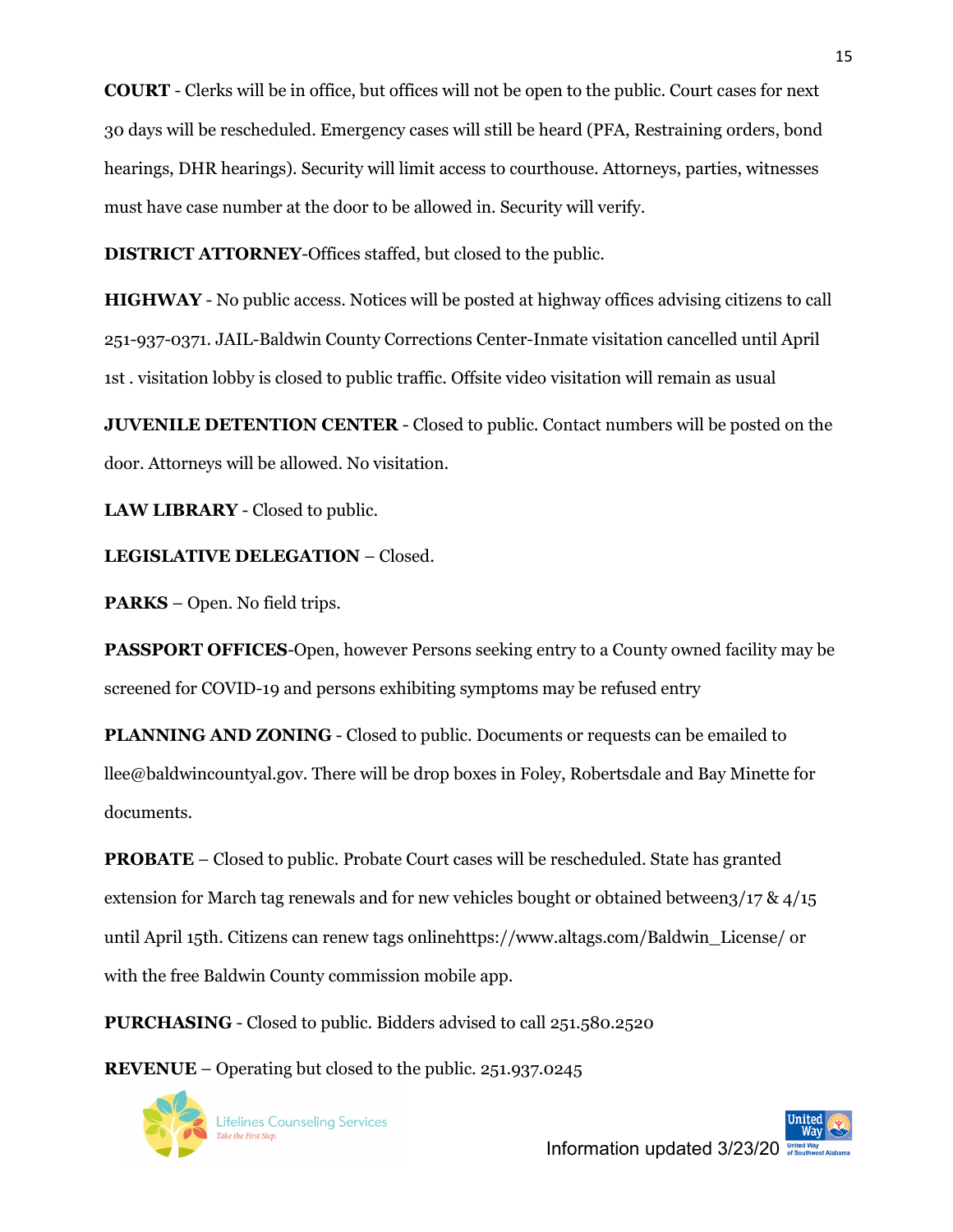**SALES TAX** - Closed to public. Mail all correspondence to: Sales and Use Tax. PO Box 189,

Robertsdale, AL. 36567. Call 251.937.9561

**SHERIFF** - Operating as normal, (Civil offices are all closed Friday 3/20/20 until further notice)

**SOLID WASTE** - Will operate as normal no changes to pick-up schedules. Pay bills online link or by mail Solid Waste 22251 Palmer Street, Robertsdale, AL 36567. Call 251.972.6878 Eastfork Landfill is temporarily closed until further notice. Magnolia, Macbride and Bay Minette Transfer Station remain open.

**VETERANS AFFAIRS**-Closed Statewide

#### **ALL BEACHES ARE CLOSED. Effective March 19 at 5 p.m. all private and public beaches are closed.**



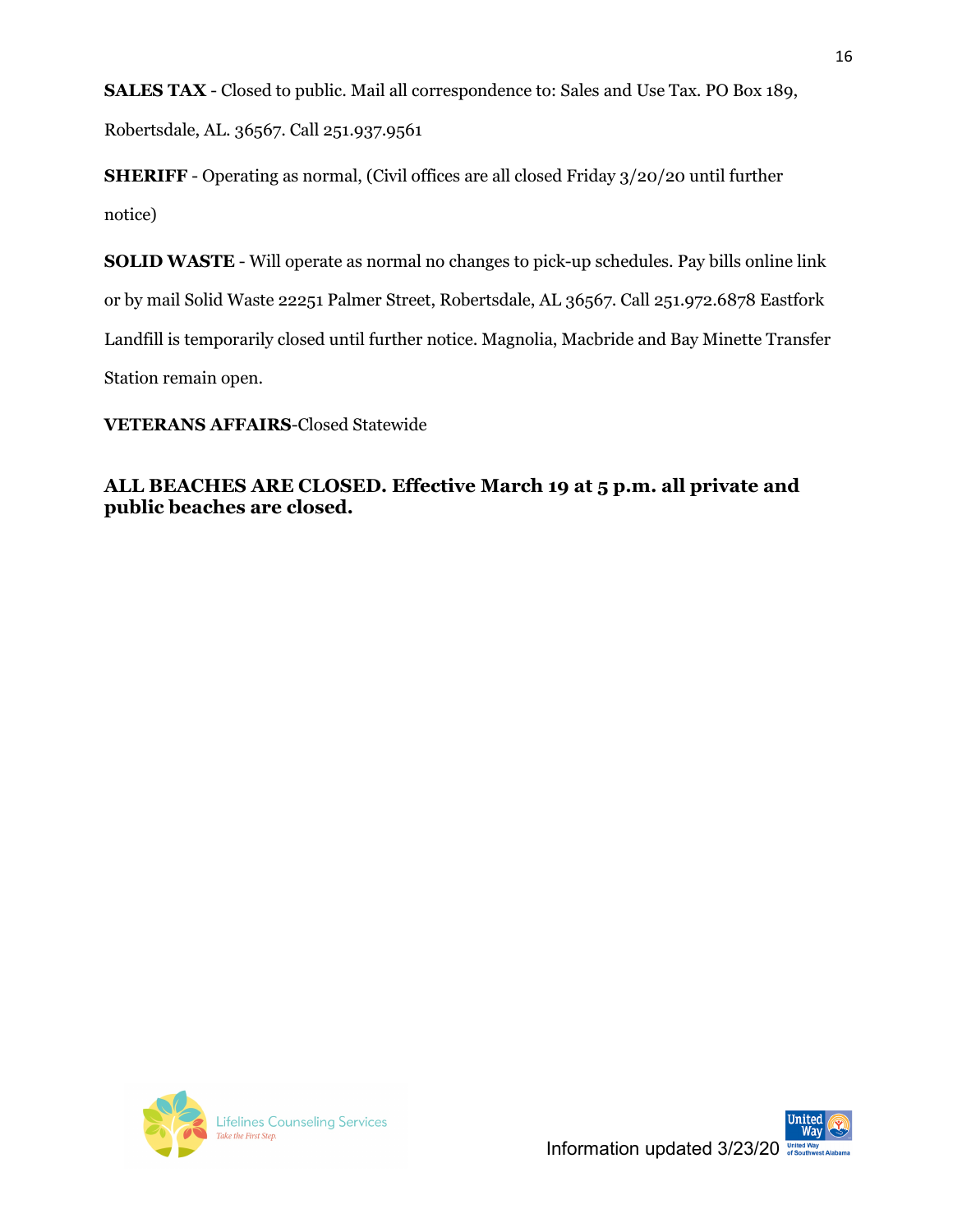# Your Good Health

It is very important that you take care of yourself and other family. Be sure to take your regular medications (insulin, blood pressure, antidepressant, etc.)

Your normal resistance to illness may have been lowered as a result of the stress you have been experiencing. You want to make every effort to build yourself up again. Take your vitamins, eat properly, get enough sleep and seek medical help quickly if you or your children begin to feel ill.

### Southwest Alabama Healthcare Resources

Mobile Co Health Dept- 251-690-8158 Washington Co Health Dept- 251-847-2245 Clarke Co Health Dept- 251- 275-3772 Monroe Co Health Dept.- 251- 575-3109 Conecuh Co Health Dept.- 251- 578-1952 Choctaw Co Health Dept-.205-459-4026 Baldwin Co Health Dept- 251- 947-1910 Escambia Co Health Dept- 251- 368-9188 or 251- 867-5765 Franklin Primary Health- 251- 432-4117 Victory Health Partners- 251- 460-0999 Mostellar Medical Center (Bayou La Batre)- 251- 824-2174 Bayou Clinic (Bayou La Batre)- 251- 824-4985 Accordia Health, [www.accordia-health.org](http://www.accordia-health.org/)

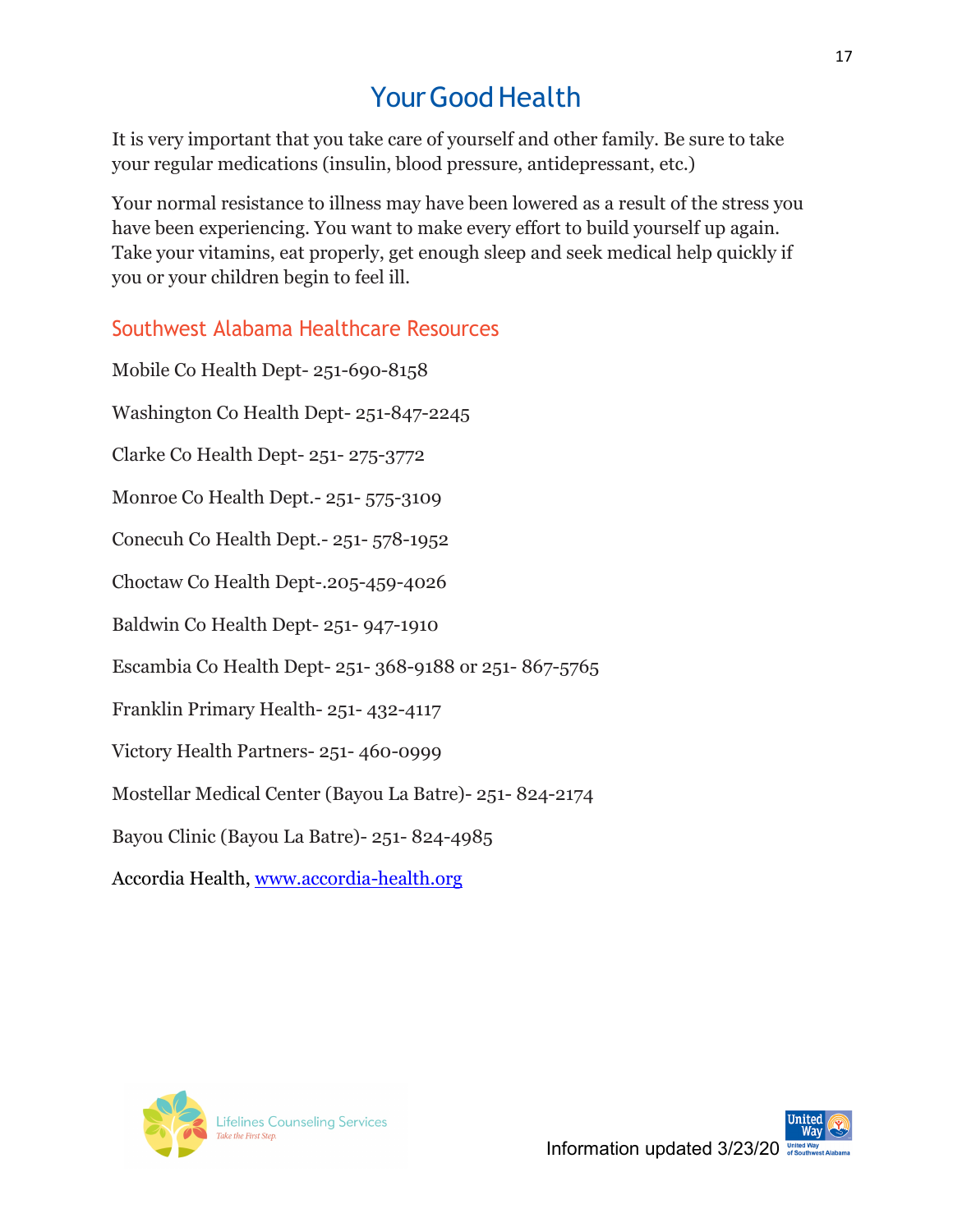# **United Way of Southwest Alabama Partner Agencies**

#### **AIDS Alabama South**

AIDS Alabama South is still assisting clients and working to make sure that services are provided. We have modified our schedules and are using staggered schedules to provide services to allow for social distancing, but services are still being provided via email, text messages, deliveries, and are providing curb-side drive-up services for clients with emergencies.

We have put processes in place for the clients to contact the social workers and for emergency services. We are on-call and ready to respond within an hour. AIDS Alabama South is slowing transportation services and will utilize cabs and Uber rides for medical appointments for clients, when possible. HIV and Hep C testing services have been halted for now.

#### **Alpha Women's Resource Center**

We are open Tuesday thru Thursday (3/17-19) from 9:00 am - 5 pm and our mobile unit will be in Coffeeville on Tuesday 3/17 from 10:00 a.m. until 3 p.m. We have posted signs at the center asking that anyone with cold or flu symptoms reschedule their appt. or refrain from being a walk in until they are well.

#### **American Red Cross**

Our offices will be closed this week, but our blood center will maintain normal hours. If someone has a house fire, they should call 855-891-7325 and the Red Cross will respond.

We need volunteers to help take blood donors' temperature at blood centers and blood drives. If someone is interested in volunteering, they should contact Laura Puranen at 334- 306-3504 o[r laura.puranen@redcross.org.](mailto:laura.puranen@redcross.org) **Donor to give blood** Healthy individuals are needed now to donate to help patients counting on lifesaving blood. Individuals can schedule an appointment to give blood with the American Red Cross Alabama Gulf Coast Chapter by visiting [https://www.redcrossblood.org/give.html/drive-results…](https://www.redcrossblood.org/give.html/drive-results?order=DATE&range=10&zipSponsor=36604&fbclid=IwAR099QVbS5uY456aRrdAeM8YUlA6F0uYkjXR25UkxFyWAV19NhMy2gLR1TA)

#### **AltaPointe Health**

Hospitals, Outpatients, Private Practices, Intellectual Disabilities Group Home, Mental Illness Group Homes, and Substance Abuse facilities will remain open. Starting Monday, Intellectual Disabilities and Mental Illness Day Programs will close. We are closely monitoring the situation on a minute-by-minute basis in our effort to continue to meet healthcare needs while providing safe and effective care to patients. We have implemented special screening protocols, and are ensuring personal protective equipment is available as needed and following the guidance of the Centers for Disease Control, Alabama Department of Public Health, and other healthcare authorities.

We encourage patients and staff to practice good hygiene, including handwashing and respiratory etiquette. If any patients feel they are sick, we ask they call their healthcare provider. We are also encouraging Telehealth services if someone does not want to go into an office. More information can be found at: [https://altapointe.org/covid-19-information/.](https://altapointe.org/covid-19-information/) We are screening patients in the lobby as a preventative measure.



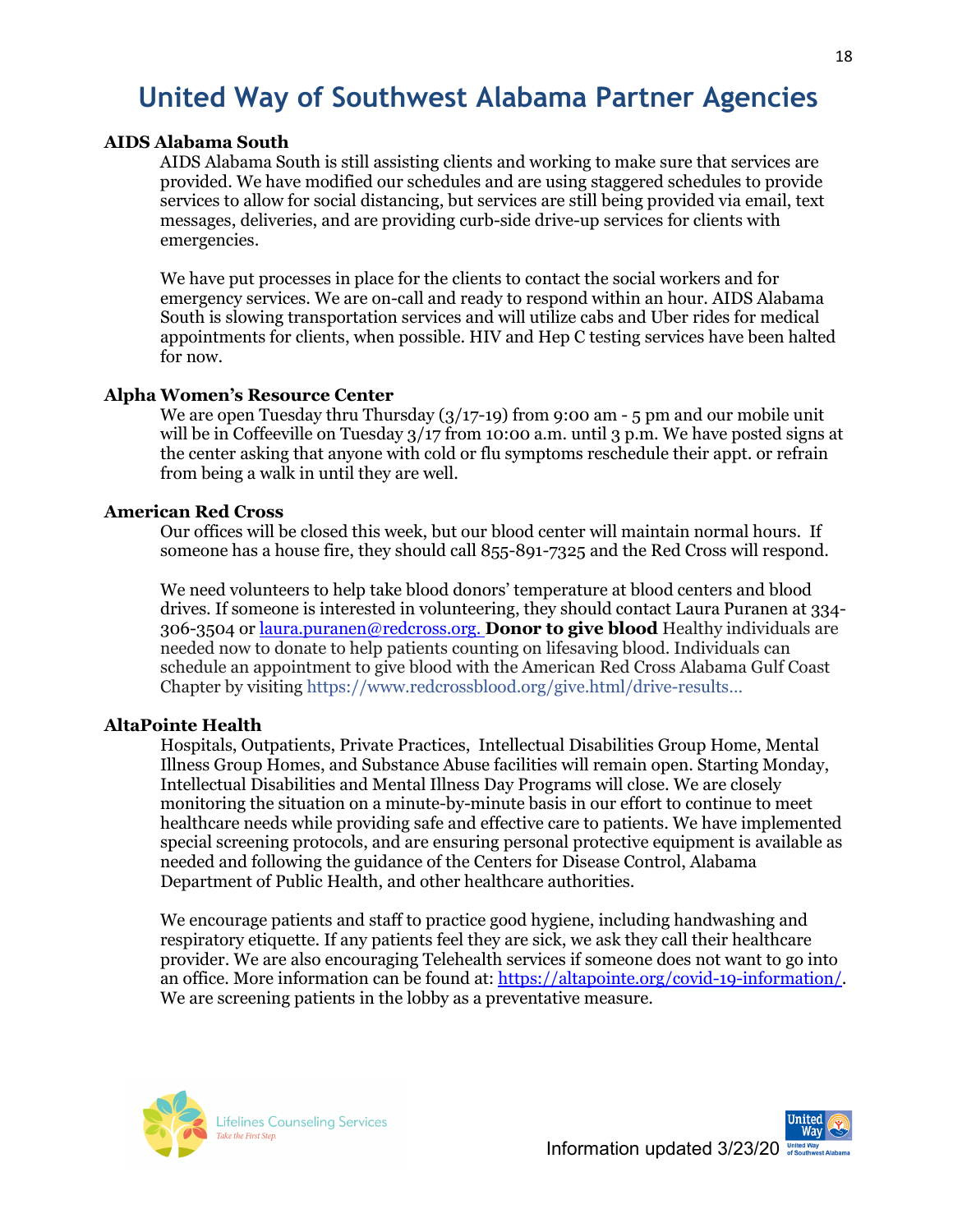#### **Big Brothers Big Sisters of South Alabama**

BBBS has developed a plan to operate remotely beginning Wednesday, March 18th through Friday, April 10<sup>th</sup> At this time, we recommend all matches cease in-person activities and match outings.

We will continue with volunteer and family recruitment orientations, screening and enrollment at this time and will communicate the steps we are taking to make our process virtual directly with individuals going through our enrollment process.

#### **Boys and Girls Clubs of South Alabama**

Our Optimist Club at RV Taylor Plaza will open from 11a-2pm as a feeding location M-F - March 19 until April 3rd.

#### **Boys and Girls Clubs of Southwest Alabama – Thomasville**

We are working.

#### **Catholic Social Services (Clarke & Washington)**

Our operational status is active. We are open and assisting with client's needs such as food, utilities, and medications. We are assisting one individual at a time and are also assisting by phone when possible.

#### **Catholic Social Services (Mobile)**

We are operating Normal Business Hours and offering regular services. Our services are appointment only and conducting assessments via phone.

#### **CASA**

CASA Mobile employees are working remotely most of the time and Juvenile Court cases have been suspended except on emergency basis.

#### **Child Advocacy Center**

Our counseling services are being offered remotely. Prosecution has stopped through mid-April. We are only conducting emergency interviews.

#### **Community Action of South Alabama**

As of this writing all of our locations are open. Because of the fluidity of the situation we have reduced the number of available appointments for client services and ask that anyone needing assistance (that does not have an appointment) to please call before coming to their local CAASA office. Appointments could take a little longer than usual due to staff "wiping down" after each customer.

#### **Crittenton Youth Services**

The office will remain open Monday – Thursday (March 16-19) from 8:30 am  $-$  4:30 pm with the Executive Director and Assistant Director/Finance Officer present and remotely working from home on Friday, March 20. Due to the closing of MCPSS and Parochial Schools, our programs are not being implemented as normal.

#### **Dearborn YMCA**

We are closed.



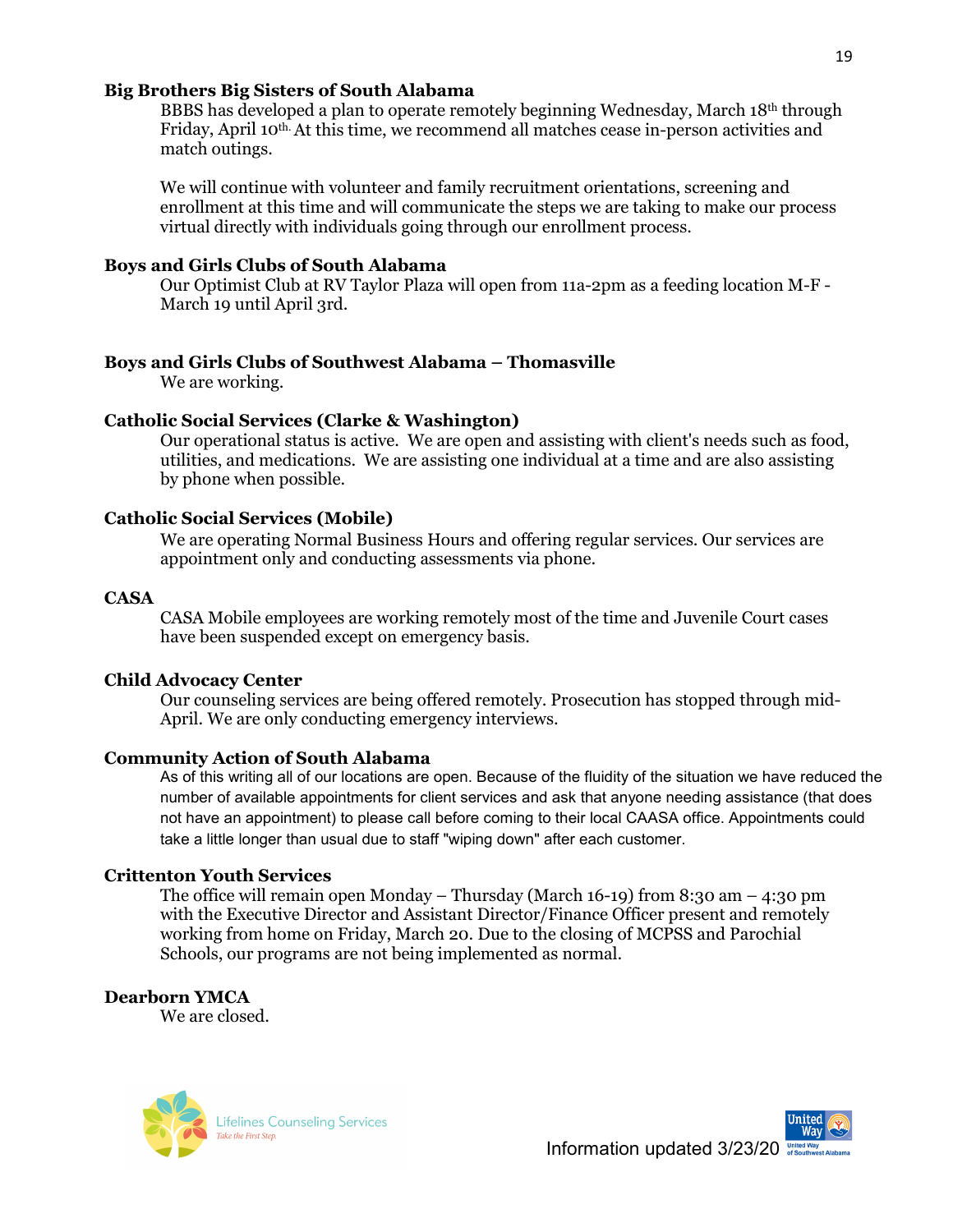#### **Drug Education Council**

Office is open, with some staff working remotely. Drug Tests-Available by appointment. Working with Mobile County Schools to offer education opportunities through feeding programs.

We have increased our Social media Presence, offering educational service via email, and encouraging more people to stay connected.

#### **Dumas Wesley**

We will adhere to our internal policy to follow the MCPSS closings and CDC recommendations and close our center from March 19 through April 5. This is subject to change, based on recommendations form the MCPSS and the CDC. The Sybil Smith Family Village will remain open, staffed 24-7 by our security company.

We are in need of gift cards (Walmart) for our residents in shelter so they can purchase enough food/supplies to carry them through this 2.5+ week closure. We are also in need of shelf stable food items for our 75 seniors and 25 children who will not be able to receive meals during our closure. Cleaning supplies – laundry detergent, soap, disinfectant, etc.

#### **Epilepsy Foundation of Alabama**

We are offering regular services. We have transitioned to virtual appointments via zoom. We are offering a new program - Virtual Education on How Families can protect on COVID 19 and how it affects individuals with epilepsy.

#### **F.A.I.T.H Groceries (Butler, Choctaw County)**

We are open. Our goal is to distribute 500 meals for kids and feeding 100 families a day, over the next two weeks. We are in need of food to distribute to the kids and families in need.

#### **Family Promise**

We have discontinued our rotational shelter model for the next 4 weeks. We will shelter our current clients in place. Case managers and ED are working remotely. We are unable to take any new families.

#### **Feeding the Gulf Coast**

We are operating with regular hours to feed the critical needs that are growing from the public health crisis.

We are working with the local school systems and other partners to distribute child nutrition meals through various locations and expanding to 30 tomorrow. The sites and their capacity are listed at [www.feedingthegulfcoast.com.](http://www.feedingthegulfcoast.com/) The kitchen is preparing 1800 cold grab-and-go meals daily. Sites include Chickasaw City Schools, YMCA of South Alabama, Optimist Boys & Girls Club, and the City of Mobile Parks & Rec.

- 1. If you are need of food call 1-888-704- FOOD / They have food banks located throughout Choctaw, Clarke, Mobile and Washington Counties.
- 2. Gilbertown Food Bank shared that they have food and will give to any individual or families in need in Choctaw County.



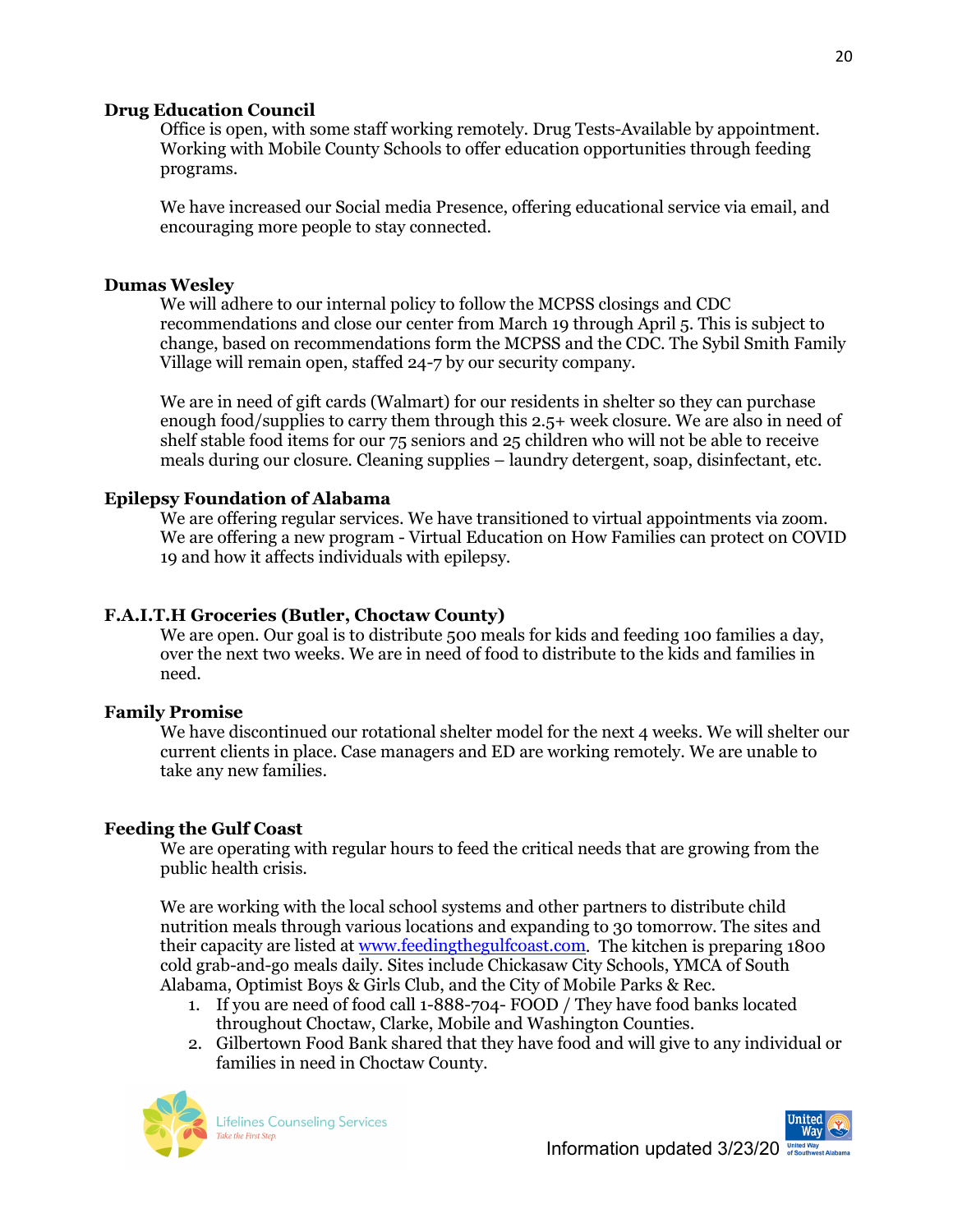We are in need of funds to purchase food for distribution to children, seniors, and families in need. Volunteers needed. Volunteer shifts are Monday-Friday: 8:30am-11:30am and 12:30pm-3:30pm. We anticipate more than double of our normal hunger relief efforts. Normal – 400,000 meals per month to 39,000 families in 2019.

- 3. If you are a group (10 or less only at this time), please call: Missy Busby at 251-653- 1617 ext: 127 or Andrea Odom at 251-653-1617 ext:125
- 4. Individuals wanting to sign up and see all available events and shifts can click [HERE.](https://www.cervistech.com/acts/module/safelink.php?orig_type=email&org_id=0048&tc=5e724dcb88803&orig_url=https://www.cervistech.com/acts/console.php?console_id=0048&console_type=event&cat_id=35&ht=1) If you do not see a time or day you are interested in, please let us know.

#### **Franklin Health**

We are open. Due to the limitations placed on the practice of dentistry by the Governor and Alabama Board of Dentistry, we've merged one of our sites. We are providing drive thru testing at our MLK site.

#### **Goodwill Easter Seals**

Kaleidoscope (Day Program) is closed until April 6.

Child Development Centers will follow the MCPSS closing schedule beginning Thursday till April 6.

Community Centers remain open for individual appointments and services – no group instruction or meetings with the exception of the computer classes (currently no more than 4-6 attending at any single time).

Adult Education services are being provided through virtual instructional platforms to the extent possible with students who have access to devices and internet.

HIPPY home visitors will have work assignments pre-approved by supervisor to do remote work from home.

#### **Gulf Regional Early Child Services (GRECS)**

All of the Head Start and Early Head Start sites affiliated with Gulf Regional Early Childhood Services are closed. Soaring Eagles is not open.

Soaring Eagles will be going live at 9:00am each day with a preschool circle time. During this live circle time Ms. Kate (our lead teacher) will read stories and talk to children and do a special activity with them.

#### **Housing First, Inc.**

Limiting face-to-face meetings among clients and staff to help prevent the spread of COVID-19. The provision of coordinated entry intakes, referrals, case management, and emergency information will continue uninterrupted by telephone and electronic communication.

If you are homeless or at-risk of becoming homeless, please contact Housing First, Inc. at (251) 450-3345. For emergency information on COVID-19, please dial 311, contact the Mobile or Baldwin County Health Departments, or dial (888) 264-2256 for information on how to be tested. If you need immediate medical attention, dial 911 or go to the nearest emergency room.

#### **Home of Grace**

We are operating as usual. We are in need of Thermometers, Thermometer Covers, Clorox, Clorox Wipes, Hygiene products – shampoo, toothpaste, tooth brushes, etc.)



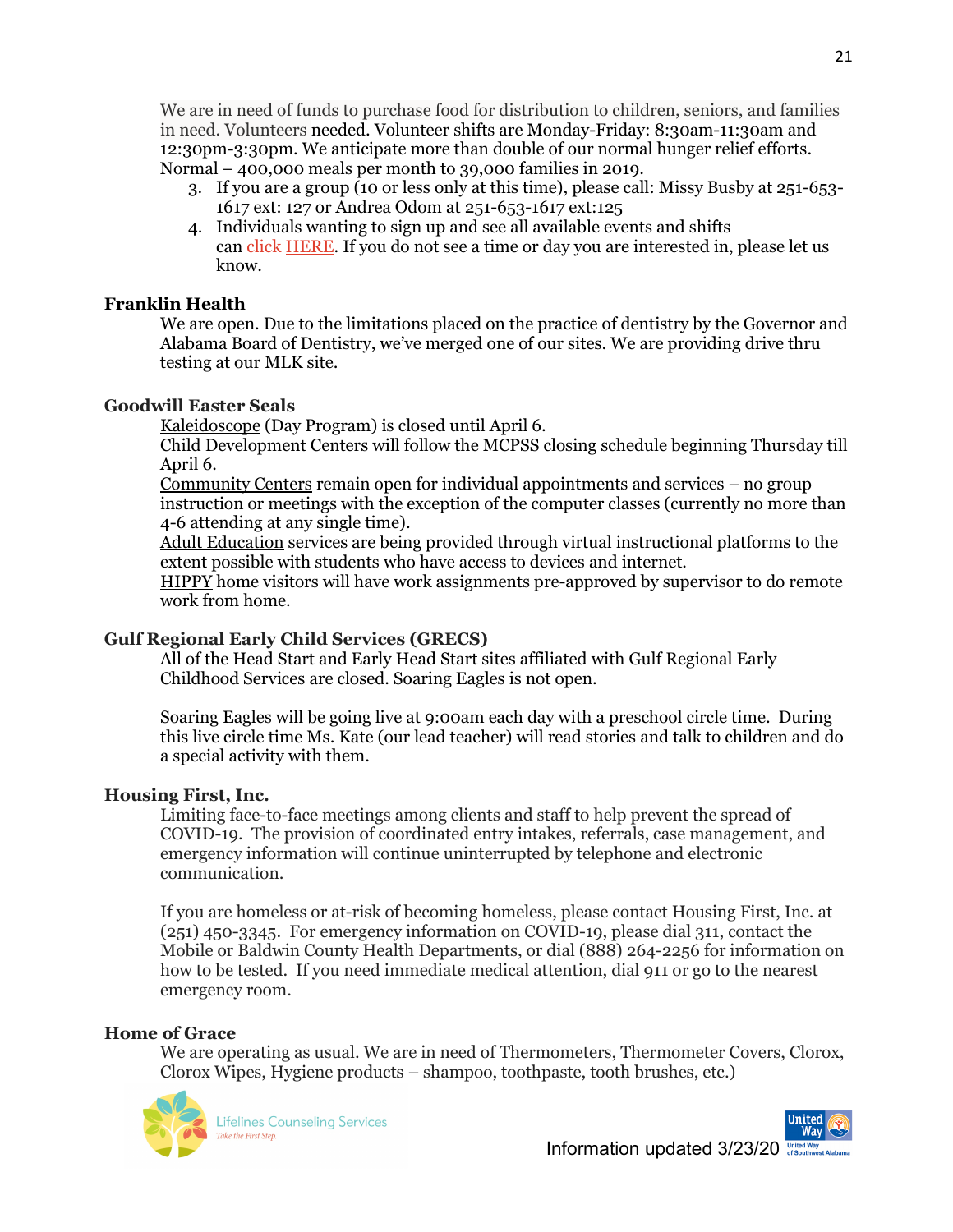#### **Housing First, Inc.**

We are limiting face-to-face meetings among clients and staff to help prevent the spread of COVID-19. The provision of coordinated entry intakes, referrals, case management, and emergency information will continue uninterrupted by telephone and electronic communication.

If you are homeless or at-risk of becoming homeless, please contact Housing First, Inc. at (251) 450-3345. For emergency information on COVID-19, please dial 311, contact the Mobile or Baldwin County Health Departments, or dial (888) 264-2256 for information on how to be tested. If you need immediate medical attention, dial 911 or go to the nearest emergency room.

#### **Lifelines Counseling Services**

All of our programs are open. We are providing all client services remotely.

#### **McKemie Place**

We are open and operating. Due to the current pandemic, we are taking and recording temperatures of each guests as well as our staff. We are also asking volunteers that provide evening meals to drop food off and not come in and serve like normal to limit possible exposures. Our needs for hand sanitizer, cleaning supplies, and bottled water have increased.

#### **Mobile Community Action**

All Head Start and Early Head Start locations will be closed along the same timeframe as the public school system until further notice.

Essential personnel will conduct monitoring of customer needs and concerns. The Community Action Partnership will determine when further assistance will be provided to the community. Local vendors have mostly decided to no longer disconnect services for those unable to pay their utility costs. MCA will assist its remaining scheduled customers through Friday March 20<sup>th</sup> and all locations will be closed until further notice. Thus, there will be no face-to-face contact with customers until further notice.

#### **Mulherin Home**

Closed to all visitors for at least 2 weeks. Keeping all residents home from their day programs and activities in the community. They are also not allowing respite clients at this time. All staff is on campus.

#### **Ozanam**

Ozanam will operate normal hours and days – Mon. – Thurs (March 16-19). 9am -2:30pm for now. We will need more volunteers for front desk operations in the near future.

#### **Penelope House**

We will continue to provide emergency shelter and court advocacy services to victims of Domestic Violence and their children, but Prevention Education and Outreach Services will not be out in the community. Outreach Services will be conducted via phone. Penelope's Closet will be closed, until further notice.

#### **Regional Child Advocacy Center**

We are working, with one staff at the CAC in Grove Hill and other 2 doing telework or leave time. We are only conducting emergency forensic interviews. Our outreach programs in the schools



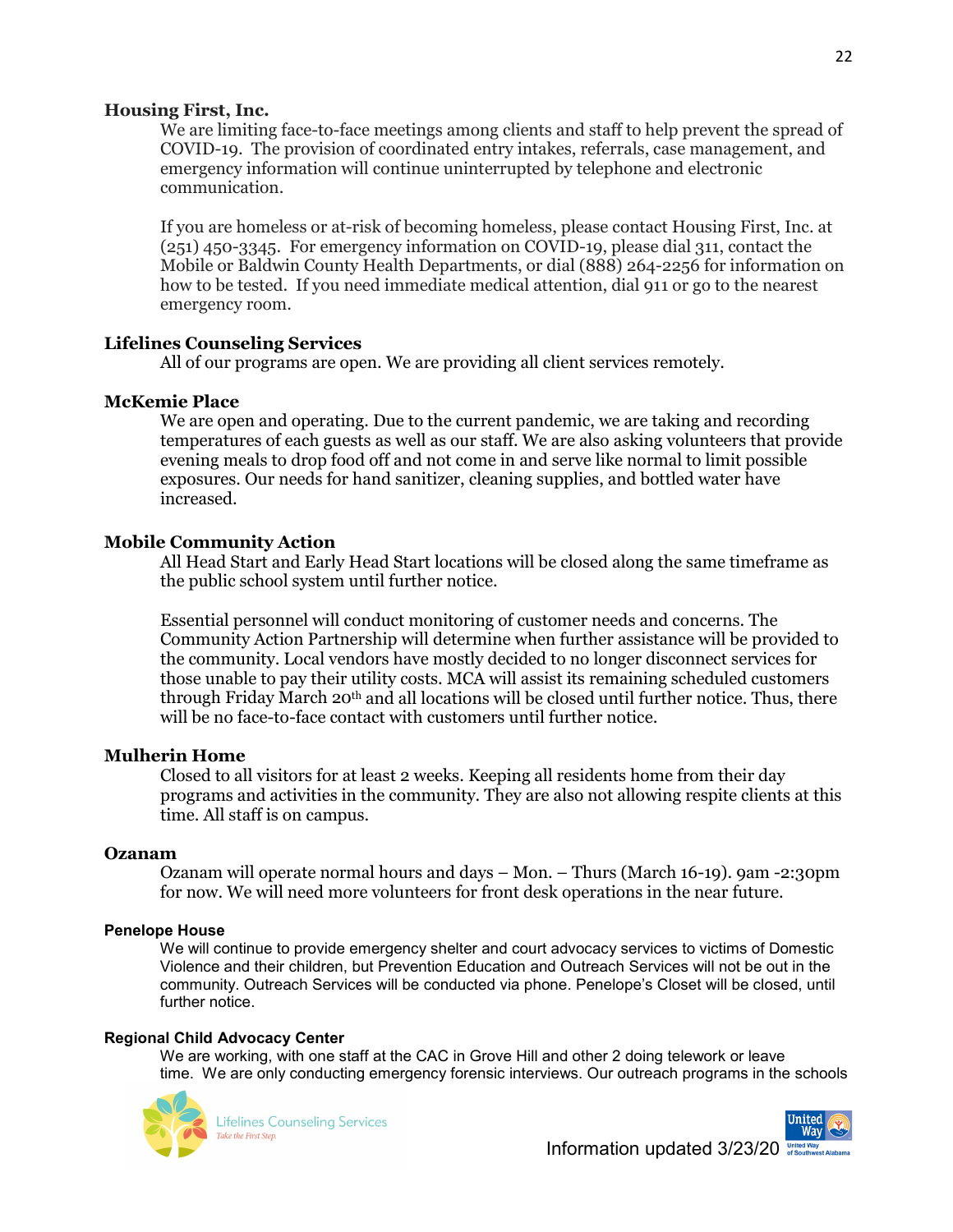and community are suspended. There are kids at Almost Home and are, of course out of school, and are with our foster worker, Linda Chapman.

#### **Regional RSVP**

On the advice of the IRS office in Mobile we are closing our tax program as of today (Tuesday, March 17).

#### **Ronald McDonald House**

We are operating Normal Business Hours. Closed to Visitors and Volunteers

#### **Sickle Cell Disease Association Mobile Chapter**

Our office is open, but with limited access. Please call office prior to coming. We have cancelled all newborn screening counseling and testing. Our social worker and community health workers are accessible via cell phone for client needs, as well (251-367-7310 or 251- 367-7311).

#### **South Alabama Volunteer Lawyers Program**

We are in the office for now, but preparing for some to work remotely. We have suspended all off-site activities.

We ask people in need of assistance to contact us by phone or mail in an application. Given the uncertainties of this situation, we ask anyone who has an issue with a timeframe to contact Legal Services Alabama's Call Center: 1-866-456-4995 (Spanish speaking at 1-888- 835-3505).

#### **St. Mary's Home**

St. Mary's Home does remain open and we continue to serve our residential and therapeutic foster children. However, our campus is closed to visitors with the exception of DHR workers and treatment providers.

#### **The Arc of Clarke County**

TACC will suspend day services supports effective immediately - April 6, 2020. Administrative staff will work on-site for the time being

#### **The Arc of Southwest Alabama**

The TASA Day Habilitation Program will close on Thursday, March 19, 2020 until April 6, 2020. If you have any questions or concerns, please call 251-847-2970 Monday-Friday 8 a.m.-4 p.m.

#### **The Learning Tree**

The Little Tree Preschool, Woody's Song School and Growing Independence Behavioral Services are currently closed. Our Residential School is closed, but the children remain in our group homes.

#### **The Salvation Army**

We are open and working at all of our locations. Our programs are running under the Government guidelines as requested. We have moved into an assistance role with other Agencies in our area that have requested food and basic needs supplies.



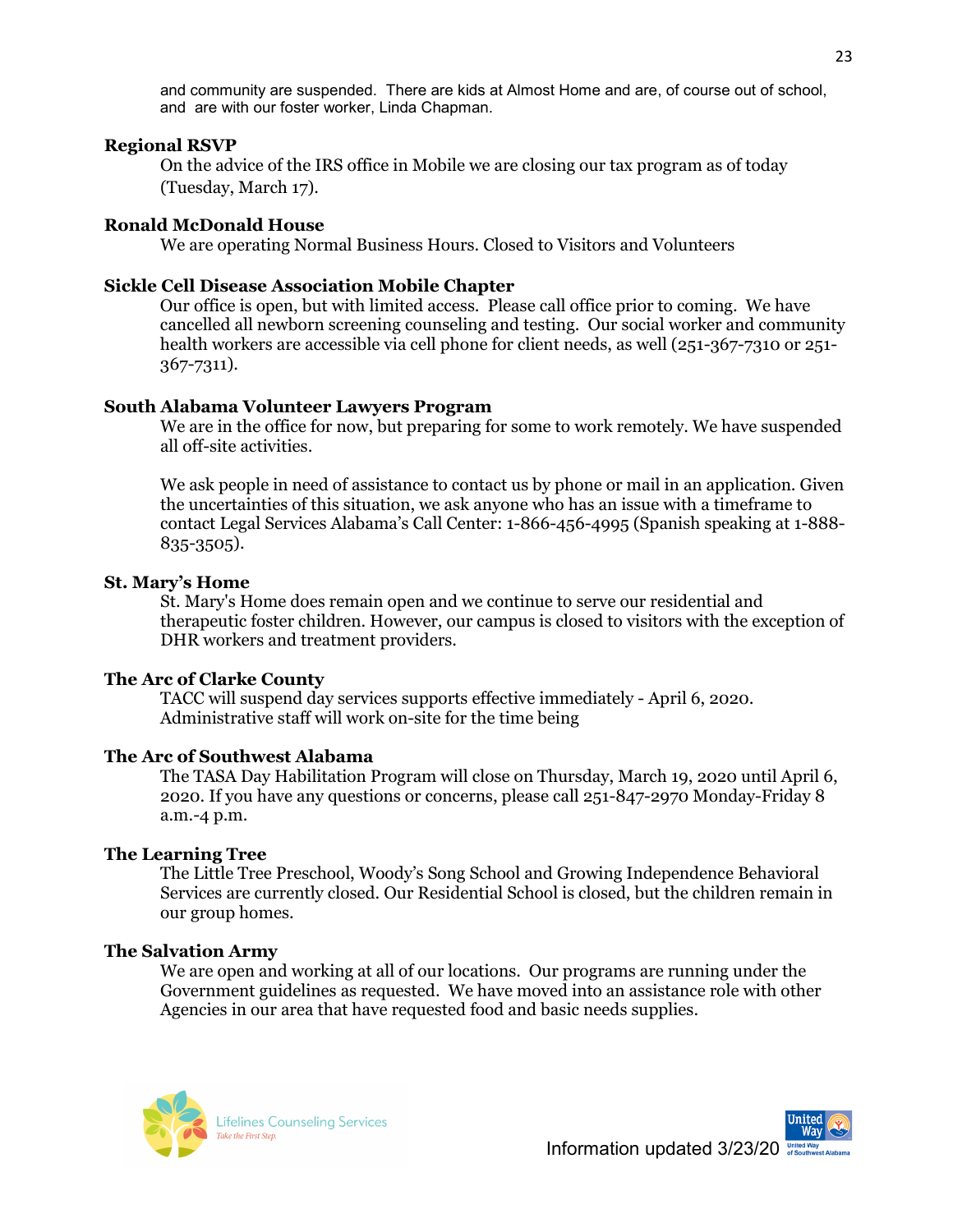The biggest resource we need is food items. Canned food, fresh food and water for our clients and partners who are quarantined or have kids out of school. We are looking for other ways we can help during this time.

#### **United Cerebral Palsy**

We will be closing our onsite programs at close of business on Tuesday March 17th and plan to reopen on April 6th. Our offices will be closing at close of business on Thursday March 19th and will be working from remote locations, as much as possible

#### **Via**

The Via Center will be closed for the next two weeks. Only the Directors will be in the building during this time - as long as safety does not become an issue! As we get closer to the end of the two week period, we will re-evaluate the situation to determine if we will continue with the closure or if we will be able to re-open for business

#### **Victory Health Partners**

We have regular operations.

#### **VOASE**

Our office is closed.

#### **Wilmer Hall**

1. Our office is closed.

#### **YMCA of South Alabama**

We are closed. We were hoping that we could reopen on April 1, 2020. We will be *FREEZING* all memberships and related bank drafts effective April 1, 2020 for the duration of our closing.

If you are unable to join us at one of our facilities, we have a variety of at-home exercise options for members In response to COVID-19, the YMCA is here to help by providing a safe place for children of healthcare workers and first responders- [https://ysal.org/wp](https://ysal.org/wp-content/uploads/2020/03/corona-virus-childcare-flyer-updated-3_17_2020-1035-AM.pdf)[content/uploads/2020/03/corona-virus-childcare-flyer-updated-3\\_17\\_2020-1035-AM.pdf](https://ysal.org/wp-content/uploads/2020/03/corona-virus-childcare-flyer-updated-3_17_2020-1035-AM.pdf)

#### **Senior Center Updates from VIA**

#### **SYMPTOMS**

- Include fever, cough and shortness of breath.

- Emergency symptoms include: difficulty breathing or shortness of breath; persistent pain or pressure in the chest; new confusion or inability to arouse; bluish lips or face.

#### **PHONE/INTERNET PROVIDERS**

- AT&T: Suspending the termination of wireless, home phone or broadband service when customers can't pay their bills because of virus disruptions. Waiving related late fees.

- Verizon: Waiving late fees and suspending service termination for customers "negatively impacted by the global crisis."



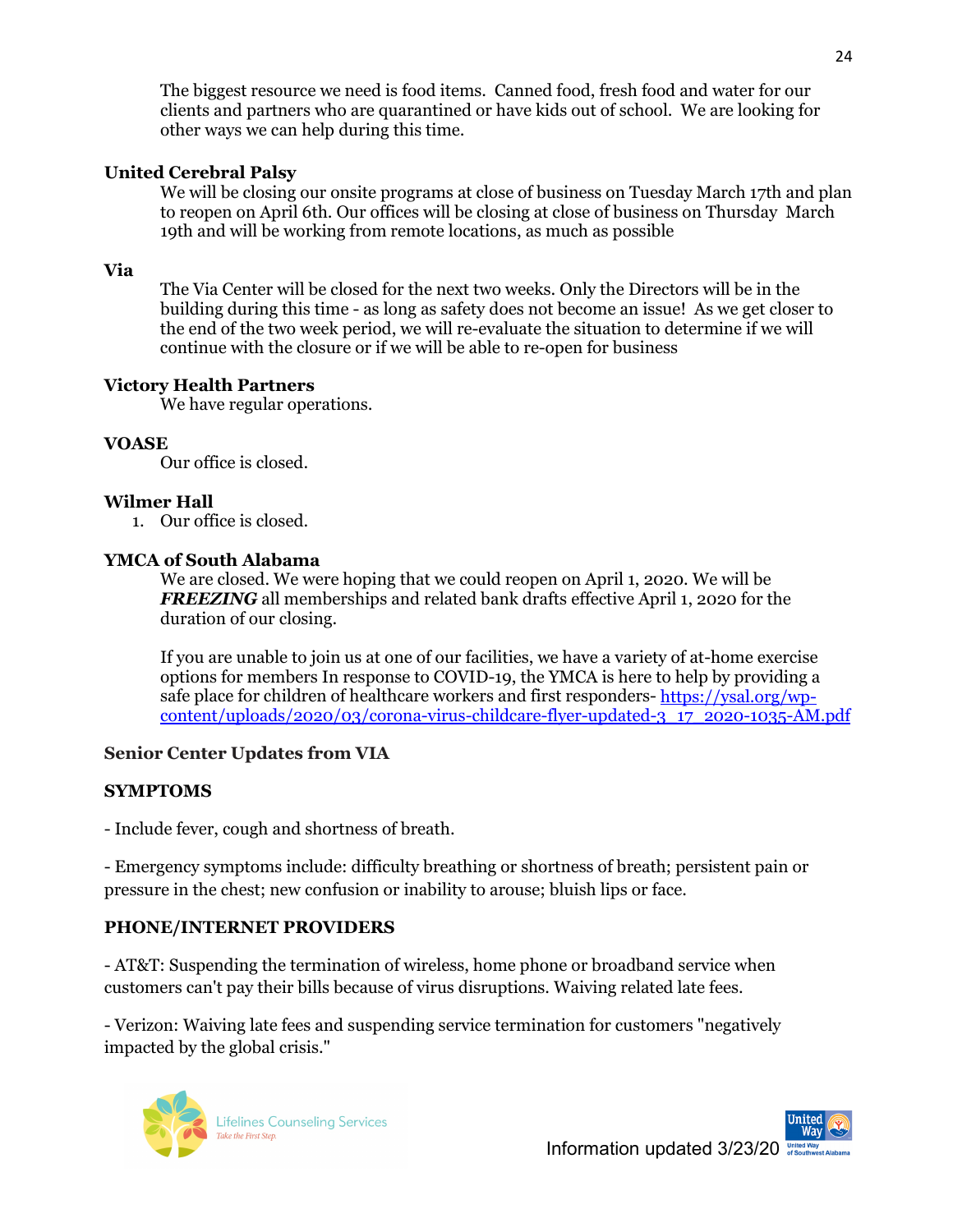- T-Mobile: Providing unlimited data to all current customers who have plans with data for the next 60 days. Providing additional data to mobile hotspot users.

#### **UTILITY COMPANIES**

Alabama Power and Spire (through May 1) will not interrupt service or discontinue service for any customer whose income has been affected by the virus health crisis.

#### **DISINFECT YOUR I-PHONE!**

Use a 70 percent isopropyl alcohol wipe or Clorox Disinfecting Wipes. Don't use bleach. Avoid getting moisture in openings, and don't submerge your iPhone in cleaning agents.

#### **SPECIAL SENIOR SHOPPING HOURS**

- Target is now offering specific hours just for seniors and those at high-risk. Each day, from 8:00 a.m. – 9:00 a.m. at all their stores.

- Dollar General is offering the first hour of each shopping day. Check with your local DG to confirm store hours. Find store information **[here:](http://r20.rs6.net/tn.jsp?f=001anLBWXMzvQaGiA1vf-Duzm6wxE1sgnRkw420KvqUshST64ATfAgGS0AAkfxZy3AKAoyOQY9wau6LLIqY7qWrdF11ChaRbd1ZZ22ou-mobRdmK_f54xQKEtWedmuAK_V9GGn1cRLqRho8GZwofTOX1jzyYH98oX6nURYXi_NekiFDznIPqoulhw==&c=Ym9_mehoJF95kqBtm34KAgYgyyeYM6X_pefI12rkgmBeoF4WbLSOvQ==&ch=_02qwfNe4BoW1U3Y5OP7UjAgkfoENBPZcJmwHVHr2jLGPcjQijhgPA==)**

#### **U.S. SENATE RUN-OFF ELECTION HAS BEEN RE-SCHEDULED**

The new date is July  $14^{\text{th}}$ .

#### **STOCK UP**

Make sure you have access to several weeks of medications and supplies in case you need to stay home for prolonged periods of time.

#### **TAKING SENIORS A MEAL**

Should you take a friend who is hunkered down a meal? Experts say "yes," with these guidelines (Source: Take Them a Meal):

- Don't take a meal if you or anyone in your household is sick.
- Wash your hands/counters thoroughly before preparing meal.
- Arrange to drop the meal off on the recipient's porch.
- During the meal delivery, don't touch the door or family pet.
- Don't take containers you want returned.
- Send along drinks, tea, honey, lemons, cough drops, household supplies

- Avoid high-sugar content meals – sugar reduces our immune function. Send healthy proteins and soups made from bone broth.



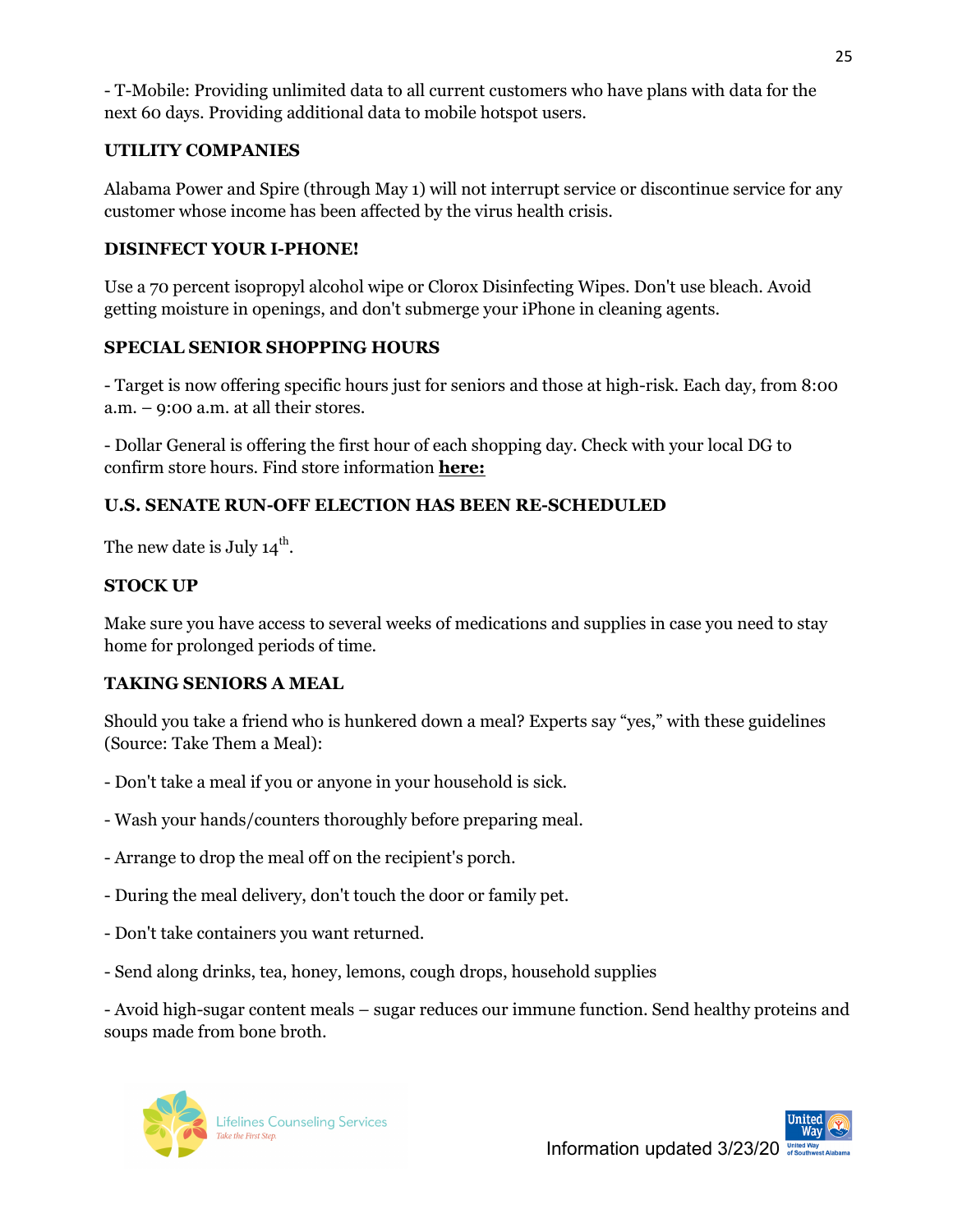#### **ALABAMA POWER RECOMMENDATIONS WHILE YOU ARE HOME**

- Replace air filters in heating, ventilation and air-conditioning units.

- Set the thermostat, then forget it. Changing the temperature often is more likely to increase energy use.

- Ensure air-conditioning vents are unobstructed and opened to full capacity.

- Use natural lighting early in the day and late in the afternoon to reduce energy use.

We have additional information on our website at **[www.viamobile.org.](http://r20.rs6.net/tn.jsp?f=001anLBWXMzvQaGiA1vf-Duzm6wxE1sgnRkw420KvqUshST64ATfAgGSzLQxKg2v0YSUF1nxRosb5Un7wrsEa7lQ_IPOK5E5oJi_mcB63uKYeMw5h71F78VYqiKu9nD_dclD_wcfSdc8u1W_tjNPBRLmQ==&c=Ym9_mehoJF95kqBtm34KAgYgyyeYM6X_pefI12rkgmBeoF4WbLSOvQ==&ch=_02qwfNe4BoW1U3Y5OP7UjAgkfoENBPZcJmwHVHr2jLGPcjQijhgPA==)**

**AARP COVID-19 Site<https://bit.ly/aarpcovid19>**

**AARP lower Alabama site<http://bit.ly/aarploweral>**

**AARP.org**



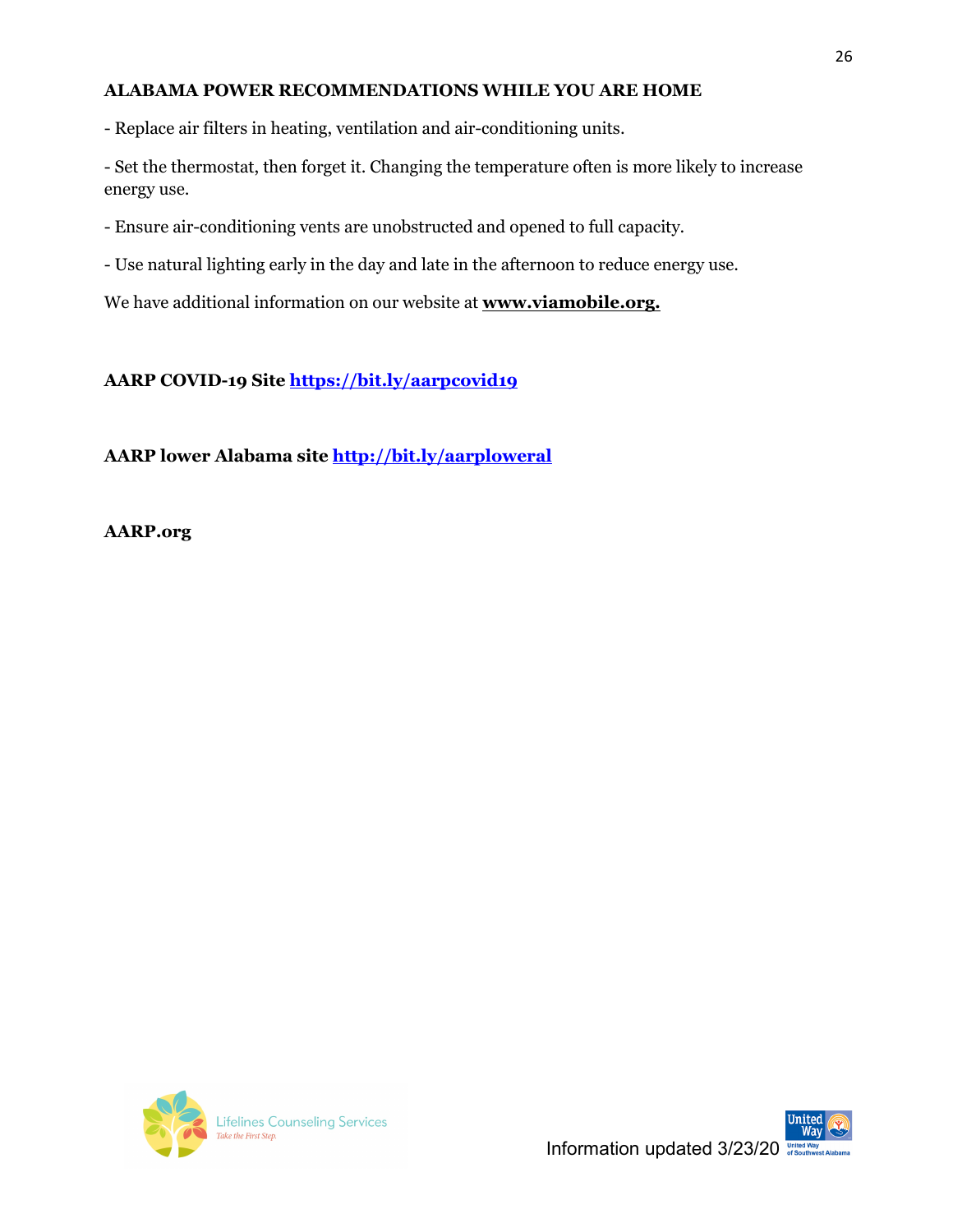# **UNITED WAY OF BALDWIN COUNTY PARTNER AGENCIES**

#### **American Red Cross**

Our offices will be closed this week, but our blood center will maintain normal hours. If someone has a house fire, they should call 855-891-7325 and the Red Cross will respond. We are going to do our best to continue to provide our services. We will not be adding additional services.

We need volunteers to help take blood donors' temperature at blood centers and blood drives. If someone is interested in volunteering, they should contact Laura Puranen at 334-306-3504 or [laura.puranen@redcross.org.](mailto:laura.puranen@redcross.org) **Donor to give blood** Healthy individuals are needed now to donate to help patients counting on lifesaving blood. Individuals can schedule an appointment to give blood with the American Red Cross Alabama Gulf Coast Chapter by visiting [https://www.redcrossblood.org/give.html/drive-results…](https://www.redcrossblood.org/give.html/drive-results?order=DATE&range=10&zipSponsor=36604&fbclid=IwAR099QVbS5uY456aRrdAeM8YUlA6F0uYkjXR25UkxFyWAV19NhMy2gLR1TA)

#### **Baldwin Co. Education Coalition**

We are providing books or educational supplies to parents in need. Call 251-989-2262 for information,

#### **Baldwin Youth Services**

We are closed for the quarantine

**Boy Scouts** We are working remotely

#### **Baldwin County Child Advocacy Center/ CAREHouse**

We are working remotely. Therapists and advocates are still doing sessions but over the phone/video chat. Forensic interviews will continue in Summerdale as needed.

#### **Catholic Social Services**

We are open but limiting in person interviews and conducting case management over the phone. Food pantry is operational. We are working with the City of Robertsdale to be a food distribution site for lunches for children beginning next week at the senior center.

#### **Christian Service Center**

We are open and doing all case management by telephone. Food pantry is operational

#### **Drug Education Council**

We are working remotely.

#### **Ecumenical Ministries**

We are open and doing all case management by telephone. Food pantry is operational. Meals on Wheels continues to operate.

#### **Fairhope Point Clear Rotary Youth Club**

We are closed for childcare. We have a food distribution site for children 18 and under M-F from 11am to 1pm



**Lifelines Counseling Services** Take the First Step.

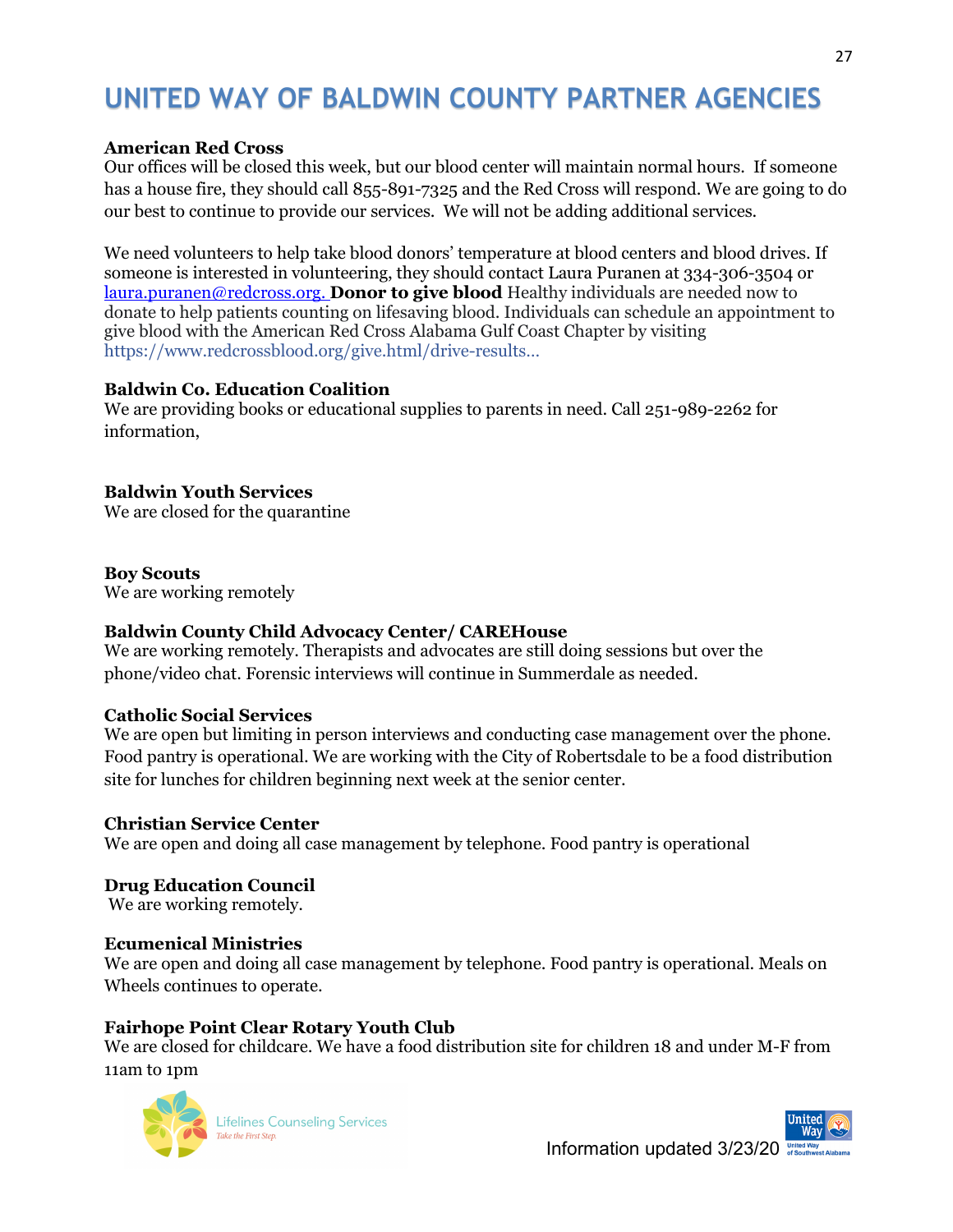#### **Family Promise**

We are continuing to serve families. We have the ability to house three families while keeping them isolated from each other. We are working with government to be a voice on rent/evictions. We have a shower trailer if needed.

#### **Feeding the Gulf Coast**

Feeding the Gulf Coast is maintaining its regular operating hours to feed the critical needs that are arising from this public health crisis. Our goal is to remain open to provide essential food services. One of the ways our services to Baldwin County have increased is through additional large distributions to support Prodisee Pantry. While we partner with Prodisee Pantry throughout the year, during this time especially, our capacity to provide additional food support for their distributions, including delivering food to their location at an increased frequency is critical.

As families are faced with an increased need for food due to school closures, inability to work, or facing self-quarantine requirements, the "Find Help" feature available at [www.feedingthegulfcoast.org,](http://www.feedingthegulfcoast.org/) is the best source of information for families and individuals seeking assistance. Individuals can also call (888) 704-FOOD.

With schools closing over the next few weeks, Feeding the Gulf Coast is working with the local school systems and other partners to distribute child nutrition meals through 30 sites across Mobile and Baldwin Counties beginning Thursday, March 19. These sites will be listed on our website and will have the capability of serving breakfast and lunch. Our kitchen will be preparing 1,800 cold, grab-and-go meals daily to go out to these locations.

### **Girl Scouts**

We are working remotely.

### **Home of Grace**

We are operating as usual.

### **Ruff Wilson Youth Center**

We are operational Tuesday, Wednesday and Thursday for limited childcare for those needing childcare until directed otherwise from 8am-3pm

### **South Baldwin Literacy Council**

We are open and implementing social distancing

### **South Alabama Volunteer Lawyers Program**

We are in the office for now, but preparing for some to work remotely. We have suspended all off-site activities.

We ask people in need of assistance to contact us by phone or mail in an application. Given the uncertainties of this situation, we ask anyone who has an issue with a timeframe to contact Legal Services Alabama's Call Center: 1-866-456-4995 (Spanish speaking at 1-888- 835-3505).



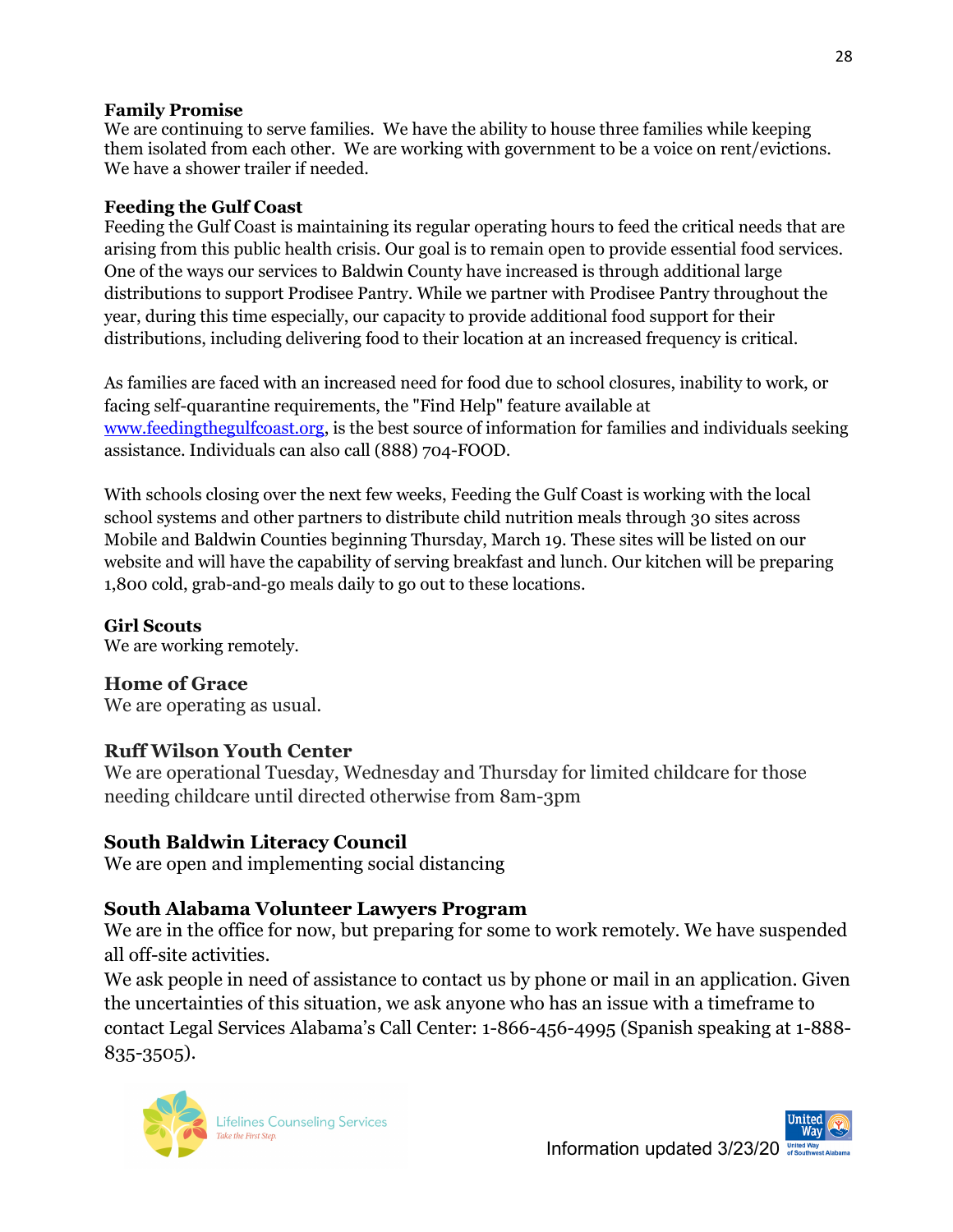#### **The Bridge**

The Bridge will continue to provide services to youth and their families during school closure. We are reaching out to each student and family to establish a time for sessions to address treatment goals. The Bridge will also connect families with resources for food, bills, healthcare and other assistance as needed. Please contact The Bridge at 251-338- 1780 extension 7032 if you have any needs related to substance use, behavioral modification or need community assistance.

#### **The Cindy Haber Center**

We are working remotely and assisting clients over the phone.

#### **The Lighthouse**

We are open and providing phone counseling and advocacy. We are providing safe shelter to those are in in danger with increased screening for exposure and symptoms.

#### **The Shoulder**

Our residential rehabilitation is open and serving clients. We are instituting necessary precautions including taking temperatures and sanitizing.

#### **Under His Wings**

Our residential program is currently closed. Our counseling and education sessions continue

### **YMCA of South Alabama**

Our gyms and facilities are closed to the public. Childcare is offered for first responders and medical professionals/ lunch food distribution sites for children M-F from 11am to 1pm



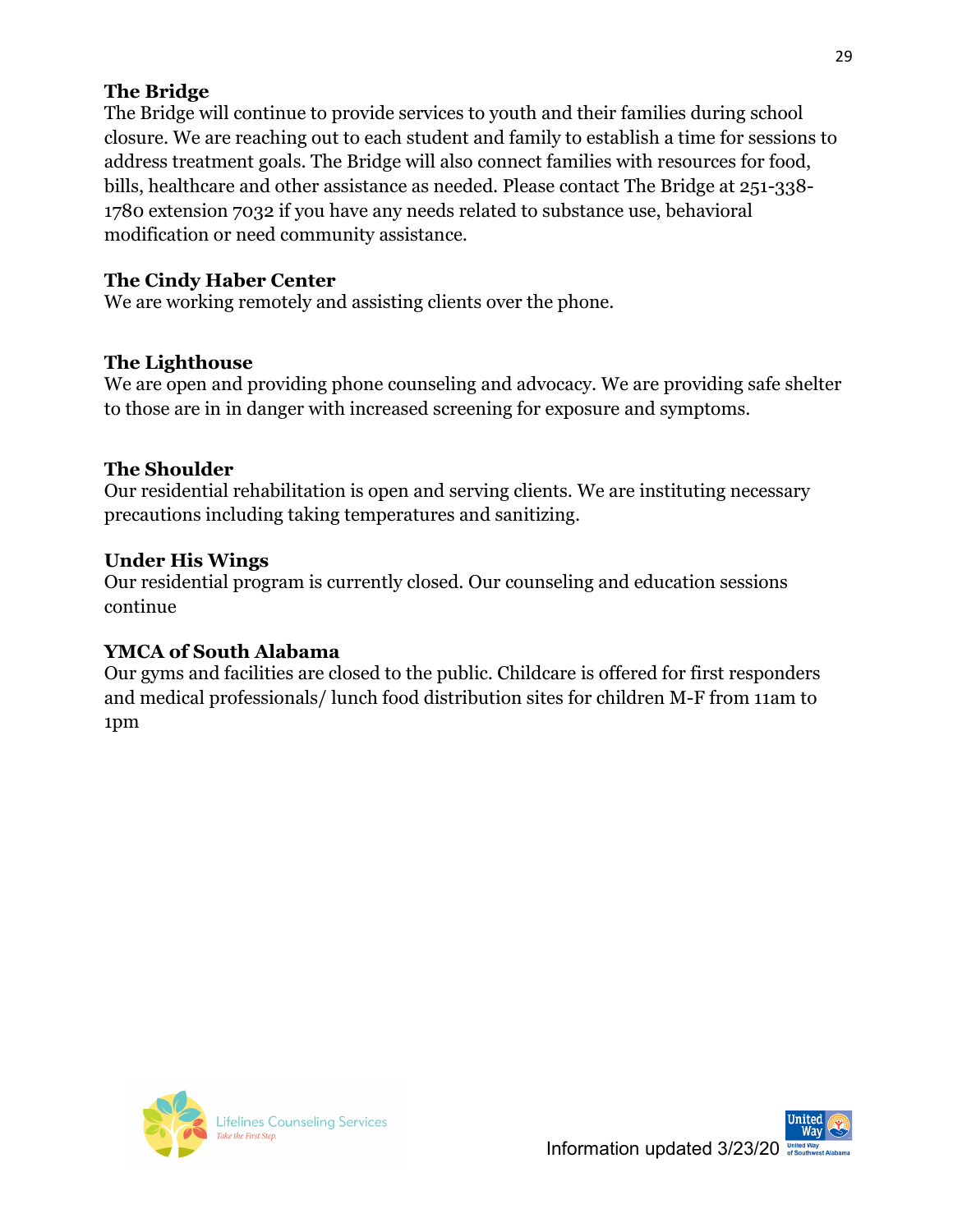### **CITY OF MOBILE UPDATE**

#### **Mobile Police Department**

The Mobile Police Department remains fully active and responding to any and all calls for service.

Due to the coronavirus concerns, the Mobile Police Department is taking precautionary measures for the health and safety of the community. Citizens are urged to use the department's Teleserv to report crimes to police. Teleserv officers will take the complaint and complete an incident report over the telephone.

Response to certain crimes will require the presence of an officer but calls that are considered low priority such as minor offenses and misdemeanor crimes will be taken over the telephone.

The Mobile Police Department's Teleserve number is 251-208-7211.

MPD is urging citizens to use caution and not gather in large groups in an effort to help slow the spread of COVID-19. MPD encourages people not to block public streets or intersections, as such activities may create a public safety risk.

If you have an emergency, please call 9-1-1. You can reach the Police non-emergency operator at (251) 208-7211.

#### **Mobile Fire-Rescue Department**

The Mobile Fire-Rescue Department remains fully active and responding to any and all calls for service.

Citizens in need of transport or treatment for non-life threatening conditions (for example, fever or cough) should use personal vehicles or private ambulance services. For emergency or lifethreatening situations, including shortness of breath or inability to catch your breath, please call 9-  $1 - 1.$ 

It is imperative that we keep our paramedics in service by minimizing unnecessary contact, so they may be available to respond to life-threatening situations.

#### **Public Services**

All city services, including trash and garbage pickup, are operating on a normal schedule.

Engineering projects, including street work, are continuing on schedule.

#### **Mobile Parks and Recreation**

The City closed all Senior and Community Centers and canceled all events through April 6. The schedule will be reassessed at that time.

The City will adjust its meal program for pick-up and delivery under the following schedule:



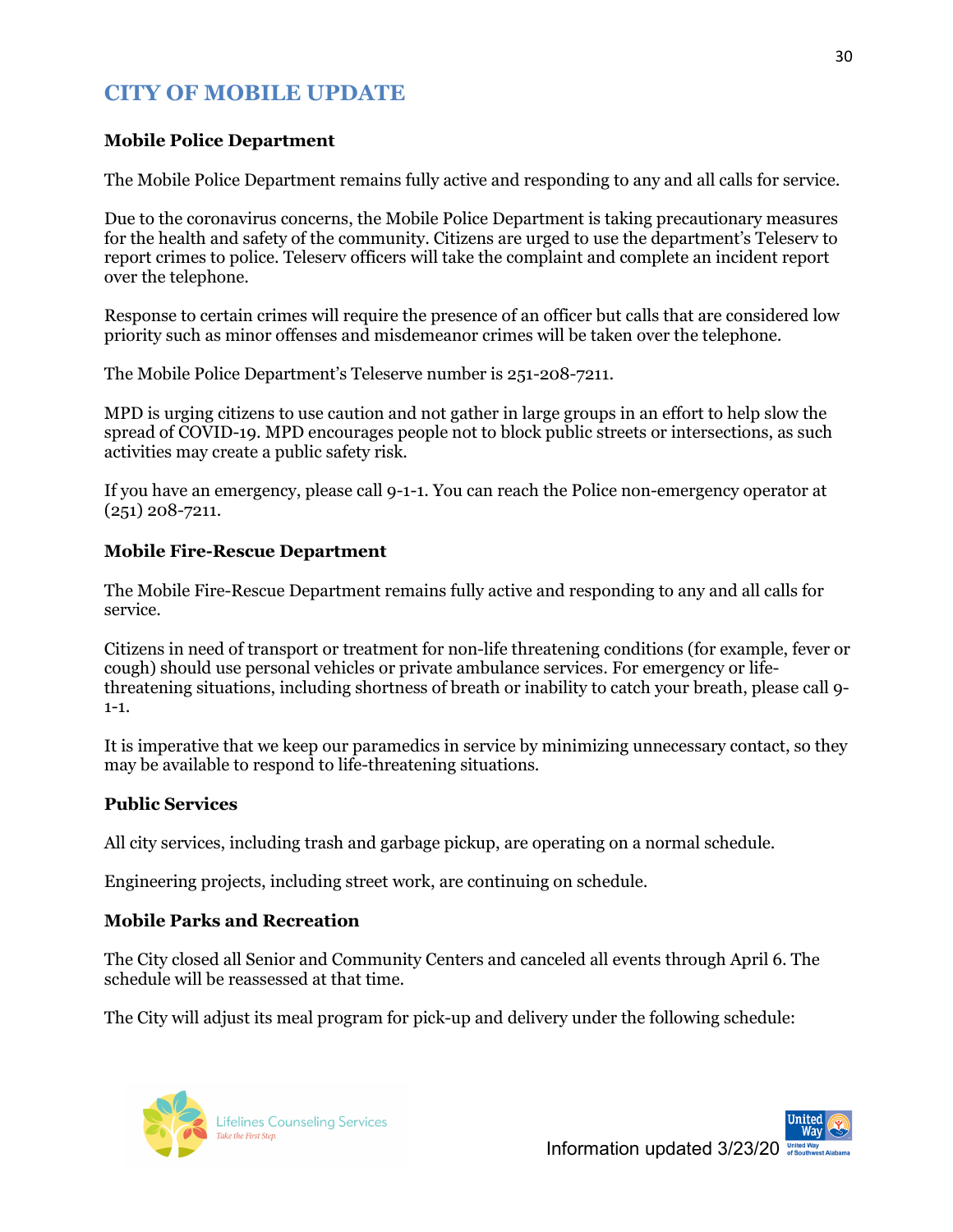#### **Seniors**

- Connie Hudson Center Café is providing \$7 meals for pick-up from 12:30-1:30pm to reserve a meal please call 251-208-6212
- SAIL Nutritional Meals The City is delivering meals to all  $C_1$  and  $C_2$  participants

#### **Youth Programs**

A limited number of meals will be provided on a first-come, first-serve basis for pick-up between 3- 4 pm at the following locations:

- Figures
- Sullivan
- Seals
- Hope
- Hillsdale
- Laun
- **Stotts**
- Mitternight
- Rickarby
- Springhill

The Department has postponed all planned activities through April 6.

During this period of social distancing, Parks and Recreation encourages residents to take advantage of its outdoor recreation amenities. City parks, walking trails, athletic courts, fields and playgrounds remain open and available to the public.

The City asks residents to use outdoor spaces thoughtfully and in accordance with public health guidelines. The CDC states that there is NO recommendation at this time to wear masks. If you have a fever or cough, stay home.

#### **Public events**

All permitted public events have been postponed through April 6. However, we understand that some citizens may want to congregate in small groups. In those cases, the City encourages social distancing and hand washing.

The Alabama Department of Public Health recommends no large gatherings of 50 persons or more, or gatherings of any size that cannot maintain a consistent six-foot distance between participants. This may include festivals, parades, assemblies, or sporting events.

Large gatherings not only put the community at risk for spreading COVID-19, they also put city staff at greater risk at a time when they are needed most. Slowing the spread of COVID-19 only works, if we all work together.



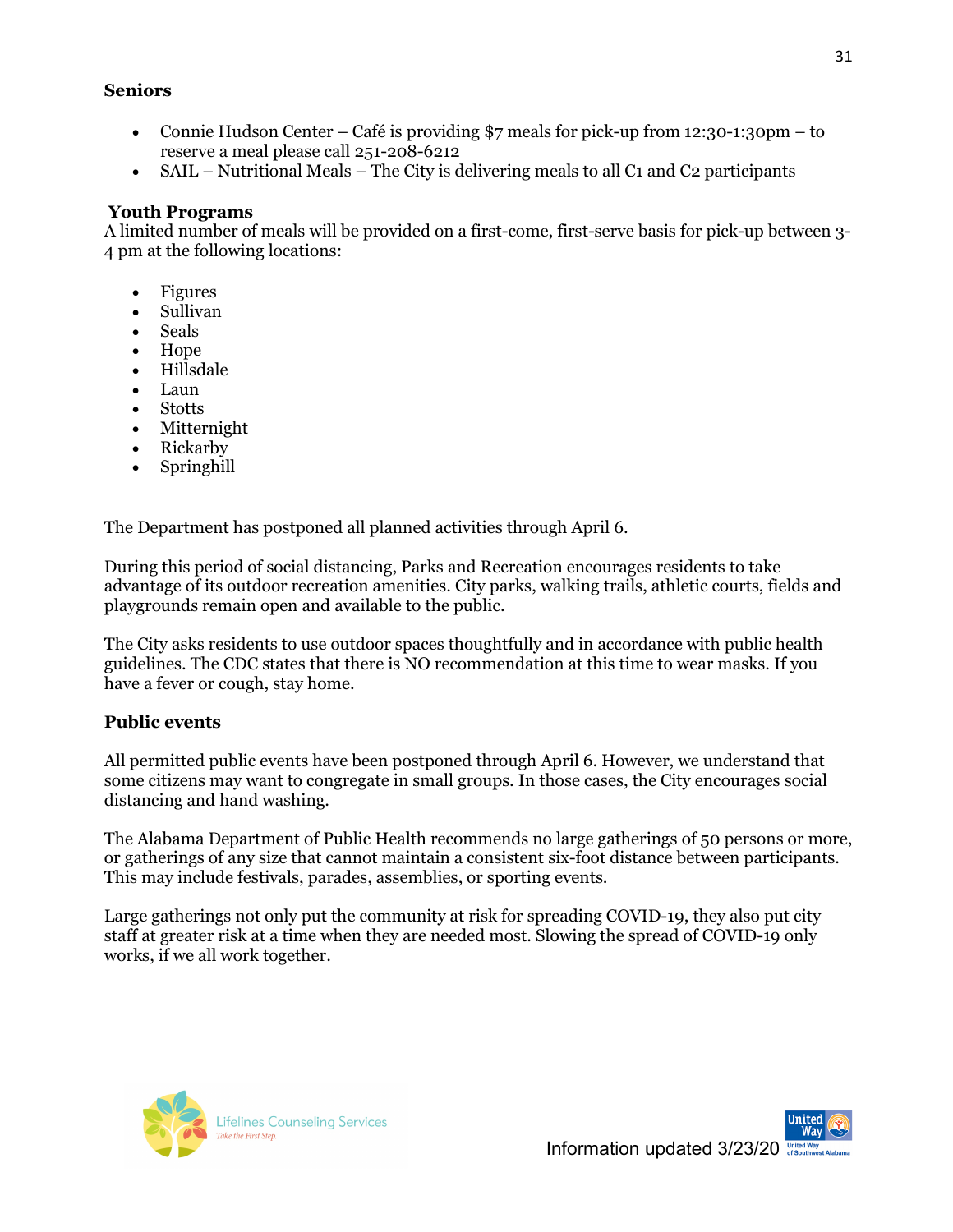#### **Courts**

The Alabama Supreme Court entered an administrative order suspending all in person proceedings in all state and local courts beginning Monday, March 16, 2020 through April 16, 2020 with limited exceptions applicable to Mobile Municipal Court. Those limited exceptions involve bond related matters, arraignments, and plea agreements for incarcerated individuals only.

All other in-person proceedings are suspended through April 16, 2020. You will receive a notice in the mail with your new court date.

Those on formal probation with the City of Mobile probation office are to call the probation office at (251) 800-1701 for further instruction.

Those needing to make a payment on tickets, fines, and/or costs can do so online at www.cityofmobile.org or mail a money order or cashier's check to Mobile Municipal Court Payment Window, 205 Government Street, Mobile, AL 36602.

#### **Schools**

All K-12 public schools in Alabama, including the City of Mobile, will close at the end of today, March 17, in response to COVID-19. Schools could re-open on April 6, depending on the situation at that time.

The City remains in communication and coordination with the Mobile County Public School System (MCPSS), private schools and local higher education institutions.

Each school will be communicating directly with families on the steps and resources that will be provided to support ongoing student learning.

USDA granted Alabama a statewide waiver allowing schools to keep feeding students during the closure. MCPSS will provide food for public school students similar to their summer lunch program. Right now they are working on the sites where meals will be distributed.

#### **Boards and commissions**

No current changes to meeting schedules for city boards and commissions including the Mobile Planning Commission, Board of Adjustment, Architectural Review Board and the Mobile Historic Development Commission.

Guidelines for these meetings remain under review and may be subject to change in the coming days. Where possible, the City encourages meetings to be conducted by telephone or video conference.

#### **Mobile Public Library**

All Mobile Public Library locations will close until April 6.

The 2020 Mobile Literary Festival scheduled for March 21 at the Ben May Main Library has been canceled.



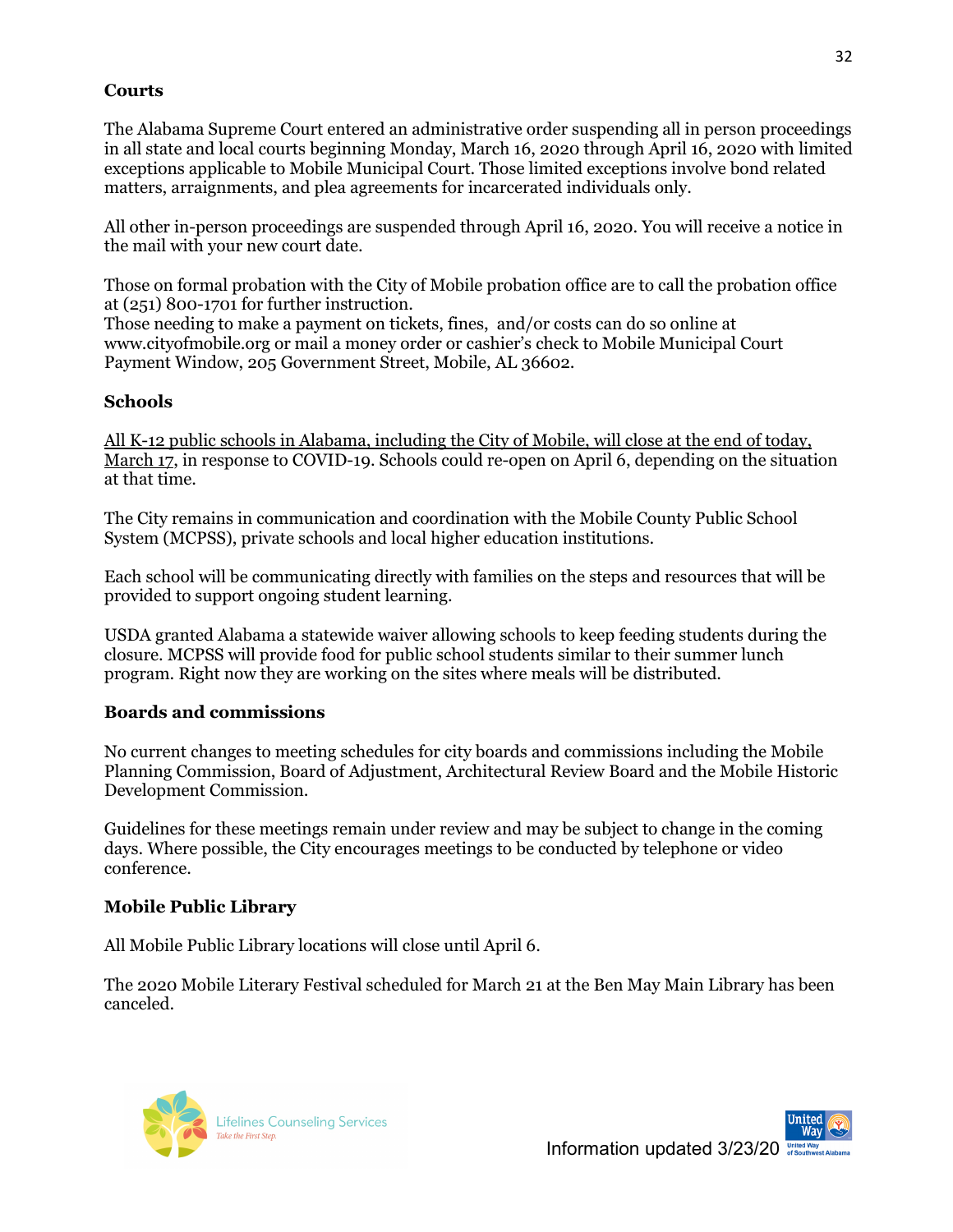#### **Mobile Cruise Terminal**

Carnival Cruise Line has temporarily paused their cruises, effective through April 9. The Carnival Fantasy returned to the Port of Mobile on Monday, and will not sail again until April 10. Ship crew will remain on board the ship or within the terminal property.

#### **Meetings and Conventions**

Visit Mobile is diligently working with all incoming groups regarding previously scheduled meetings and conventions. Visit Mobile is working with the hospitality community to ensure proper preventative measures are in place with respect to the Coronavirus.

#### **WAVE Transit**

Public transportation through WAVE Transit System is continuing on its regular schedule, but may be subject to change.

Buses and facilities are cleaned on a daily basis. Employees are provided with heavy duty gloves and sanitizing wipes daily. Hand soap is stocked and plentiful.

#### **Museums**

The Mobile Museum of Art, Mobile History Museum, GulfQuest Maritime Museum, Mobile Botanical Gardens and the Exploreum will be closed until April 6. The schedule will be reassessed at that time.

#### **Mobile Civic Center**

Mobile Ballet has postponed the production of Beauty and the Beast, currently scheduled for March 21 & 22 at the Mobile Civic Center Theater to a future date.

#### **Social Services**

The City is engaging with local non-profits and service providers to make sure that citizens have access to needed resources.

For information regarding shelters, food pantries, help with utilities and other social needs, call 2- 1-1.

#### **311**

Mobile-311 is continuing service during the COVID-19 outbreak.

Please remember to call 9-1-1 only for life-threatening emergencies. For everything else, call our non-emergency number, 251-208-5311 or 3-1-1.

#### **Local Business Operations and Temporary Closures**

<https://www.mobile.org/about/covid-19-update/local-business-updates/>



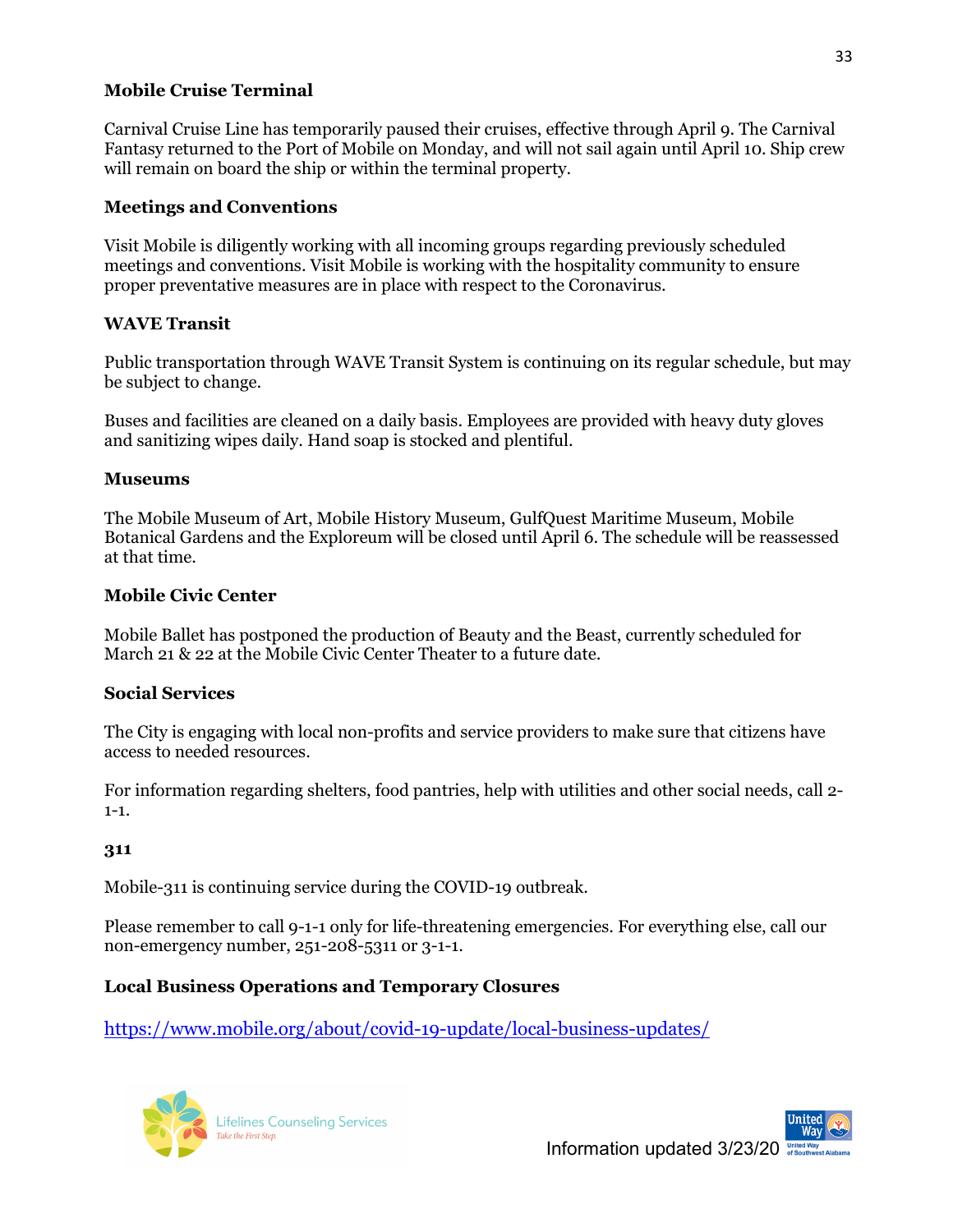#### **MOBILE COUNTY COMMISSION**

On Monday, the Commission approved the resolution declaring a local state of emergency. The action was essential for the county to continue preparations and response to the Coronavirus pandemic. IN light of our concern, we ask the public to utilize our online services or call to make appointments, if needed. All Mobile County offices will remain open until further notice, with the exception of the following: Mobile County License Commission, Mobile County Revenue Commission, Mobile County Parks (including Chickasabouge Park, West Mobile Park, Agricultural Pavilion and River Delta Marina & Campground) and Senior Centers (including Grand Bat Community and Senior Center, Semmes Senior Center, Tillman's Corner Senior Center and Wilmer Senior Center).

Please note, Senior Center SAIL Program – Nutritional Meals will be provided at:

- Grand Bay Community and Senior Center Meals will be provided to Home Delivered (C2) participants as usual. Congregate (C1) regular participants can pick up meals between 10:30a & 11:30 a
- Tillman's Corner Senior Center Congregate (C1) regular participants can pick up meals between 10:30am & 11:30 am.
- Wilmer Community Senior Center Meals will be provided to Home Delivered (C2) participants as usual. Congregate (C1) regular participants can pick up melas between 11a – 11:30a.

#### **MOBILE COUNTY HEALTH DEPARTMENT UPDATE**

- **1.** Dr. Eichold, Mobile County Health Officer, says any restaurant, bar, brewery or Priority Category 3 food service establishment shall not permit on-premises consumption of food or drink for one week. This order shall be revaluated prior to the end of one week for possible modification.
- **2.** This order further states:

a) Such establishments may continue to offer food for take-out or delivery provided the social distancing protocols including maintaining a consistent six-foot distance between persons are followed.

b) Such establishments are strongly encouraged to offer online ordering and curbside pickup of food.

c) Hospital food service areas are excluded from this order provided they have their own social distancing plan.

- **3.** All Nursing Home/Long Term Care Facilities shall prohibit visitation of all visitors and nonessential health care personnel, except for certain compassionate care situations such as end of life.
- **4.** All Senior Citizen Center gatherings shall be closed. Senior Citizen Centers and their partners are urged to assure that their clients continue to receive needed meals via curbside pick-up or delivery.
- **5.** Frequent hand washing and cleaning of countertops and other surfaces is advised.
- **6.** All daycares and schools with 12 or more persons should remain closed as per the order of the Alabama Department of Education.



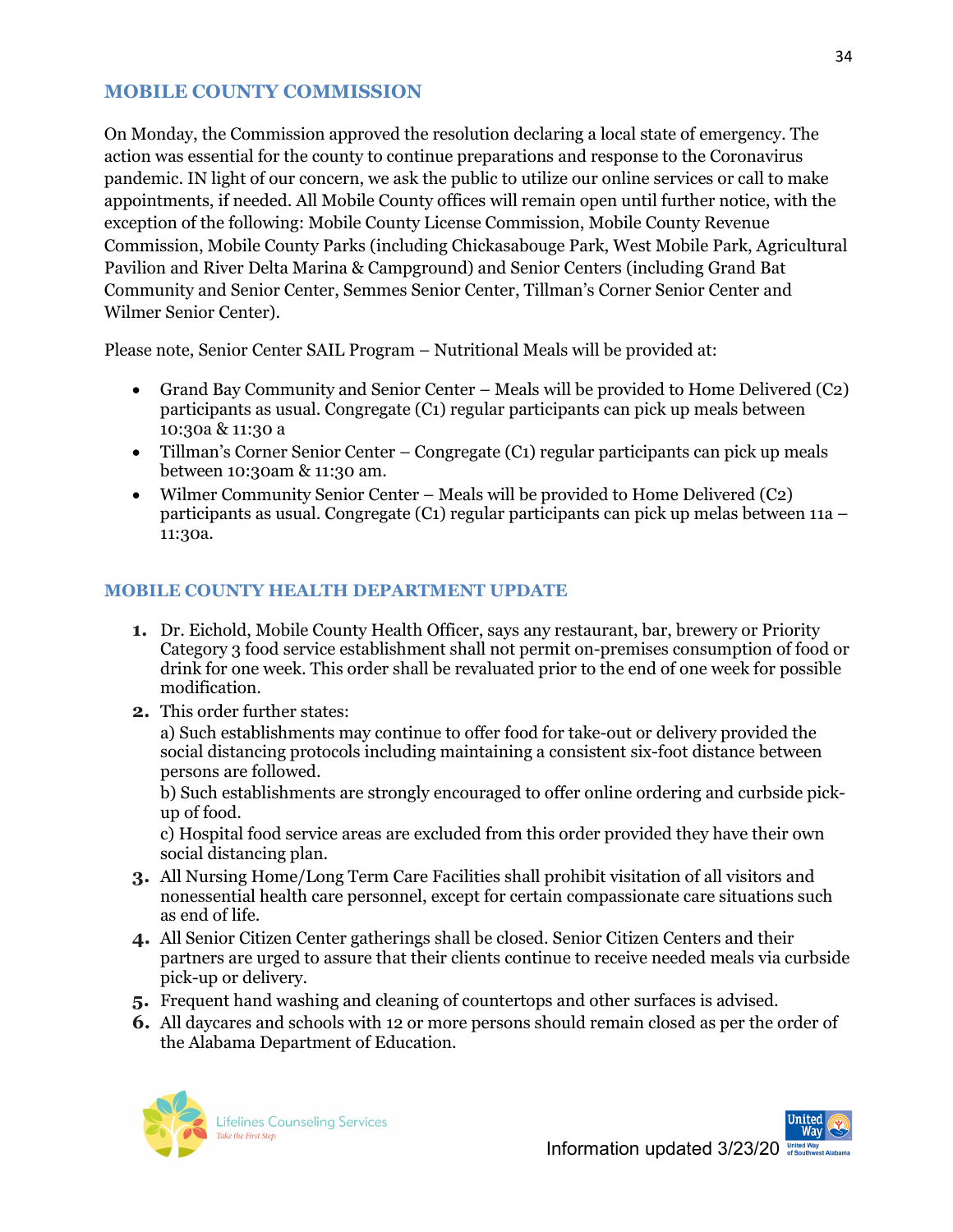#### **MOBILE COUNTY HEALTH DEPARTMENT SERVICES UPDATE**

**1.** Effective on Wednesday, March 18, the only health centers that will remain open are: • Urgent Care at the Keeler Memorial Building (Monday to Friday, 7:30 a.m. to 4:30 p.m., 251 North Bayou Street in Downtown Mobile). Only sick patients should go to Keeler's Urgent Care.

• Newburn Health Center (Monday to Friday, 7:30 a.m. to 4:30 p.m., 248 Cox Street in Midtown Mobile). Well babies (patients 1 year old or younger) for well child checks and WIC (Women, Infants & Children) supplemental nutrition program participants will be seen at the Newburn Health Center. WIC services will be available Monday to Friday from 7:30 a.m. to 4:30 p.m.

• OB services will be offered at the Women's Center directly behind the Newburn Health Center (Monday and Wednesday from 8 a.m. to 1 p.m., Thursday from 7:30 a.m. to 4:30 p.m.)

• All other MCHD clinic sites will be closed. The following Healthcare Lines will be established to assist our patients during this time:

- Medical Triage Line at 251-690-8978
- Pharmacy Refill Line at 251-445-8635
- COVID-19 Information Line at 251-410-MCHD (6243)
- **2.** The following capabilities will move to an online environment:
	- All food handler classes (no face to face classes will be offered)
	- Vital Records can be ordered online from the Alabama Department of Public Health. Print and mail [\(http://mchd.org/General/Home.aspx;](http://mchd.org/General/Home.aspx) selects Services and click Marriage/Birth Certificates) a vital records application request to ADPH, Center for Health Statistics, Box 5625, Montgomery, AL 36103-5625, along with your payment of  $$15.$
	- MCHD is suspending all routine environmental inspections, but any complaints for these departments should be sent by email to [iscomplaints@mchd.org.](mailto:iscomplaints@mchd.org)
	- MCHD will only be conducting responses for Onsite Sewage, Environmental Health Inspections and Vector Services on a case-by-case basis.

#### **MOBILE COUNTY PUBLIC SCHOOLS**

Mobile County Public Schools will operate a feeding program beginning Thursday March 19th to help make sure that no child goes hungry during the school closure now in effect. The district has selected 66 sites throughout Mobile County where bagged lunches will be handed out curbside. Food will be offered free-of-charge this Thursday and Friday (March 19-20), as well as March 23- 27, and March 30-April 3. Any child age 18 or under can receive food.

A child must be present in order to receive food. Please go to <https://www.mcpss.com/ChildNutrition> - for more information.



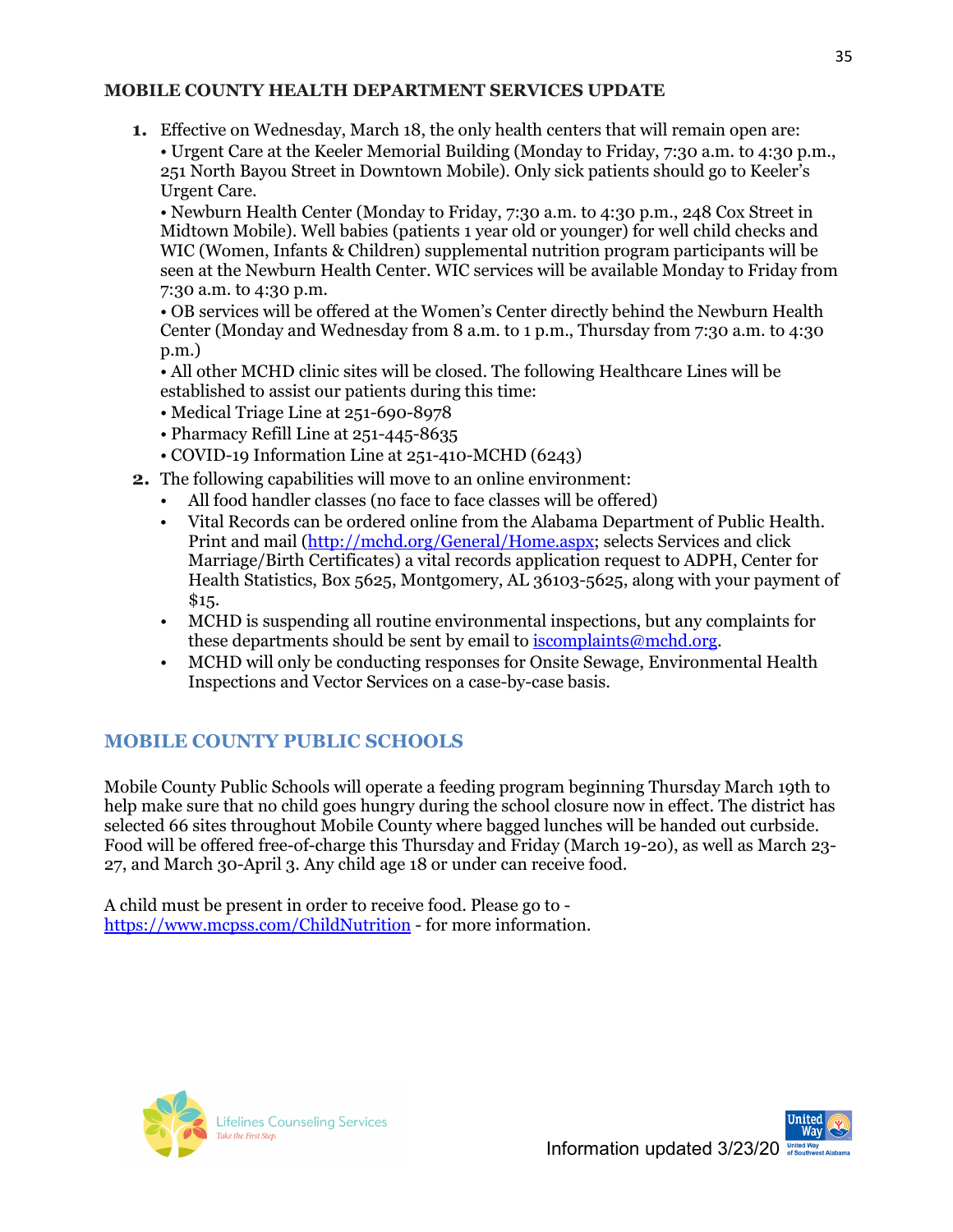# Ways To Help

In anticipation of United Way of Southwest Alabama's agencies increased needs related to COVID-19 and the overall health of our community, UWSWA has established a relief fund to help provide additional resources for the agencies and clients they serve. If you would like to help, you may do so through the channels listed below:

- Choctaw County
	- o Text "HealthyChoctaw" to 41444
	- o Visit<http://app.mobilecause.com/f/2pn2/n?vid=5xs9q>
- Clarke County
	- o Text "HealthyClarke" to 41444
	- o Visit  $\frac{http://app.mobilecause.com/f/2pn3/n?vid=5xslx}{http://app.mobilecause.com/f/2pn3/n?vid=5xslx}$
- Mobile County
	- o Text "HealthyMobile" to 41444
	- o Visit<http://app.mobilecause.com/f/2pmx/n?vid=5xsjf>
- Washington County
	- o Text "HealthyWashC" to 41444
	- o Visit<http://app.mobilecause.com/f/2pn4/n?vid=5xsh2>

### Donate Blood

Individuals can schedule an appointment to give blood with the American Red Cross by visiting RedCrossBlood.org, using the Red Cross Blood Donor App, calling 1-800-RED-CROSS ….. <https://www.redcross.org/>



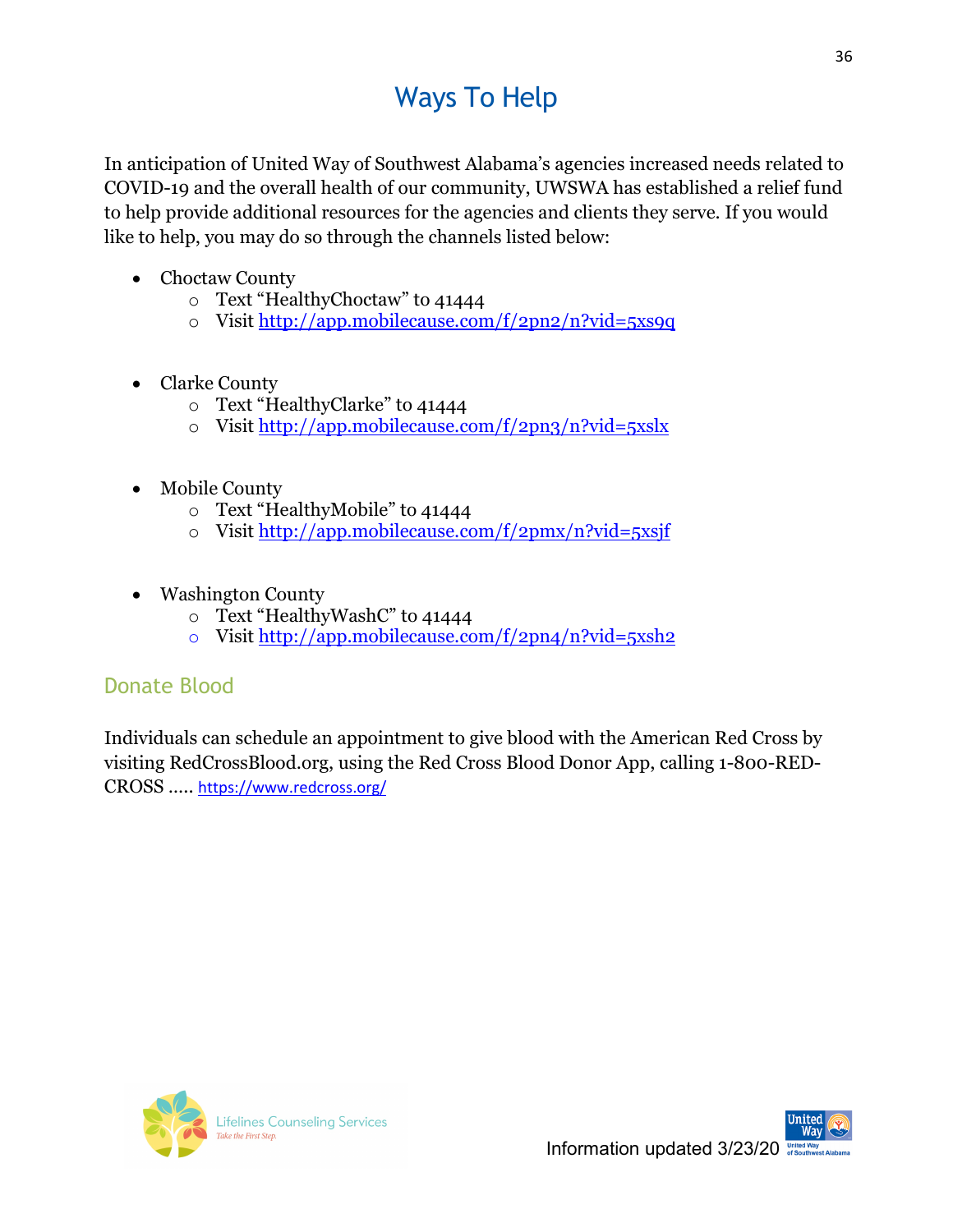# After the Pandemic–Next Steps

Use these checklists to guide your plan of action for recovery.

### ForYour Family

- $\square$  List your available financial resources
- $\Box$  Identify other sources of financial assistance
- $\square$  Stay in touch with family and friends
- $\square$  Return to normal routines as soon as possible
- $\Box$  Talk about your feelings

### For Your Children

- $\Box$  Give lots of reassuring hugs
- $\square$  Provide factual information
- $\square$  Encourage them to talk about their feelings– and be honest about your own
- $\square$  Spend extra time with them at bedtime
- $\square$  Return to regular schedules for work, play, school and rest
- $\Box$  <br> Involve your children in the recovery with specific chores
- $\square$  Praise responsible behavior

### For Yourself

- $\square$  Eat properly and drink plenty of liquid
- $\square$  Exercise helps reduce stress– take a briskwalk
- $\square$  Don't take on too much as you begin to rebuild
- $\Box$  Get plenty of rest nap if you can't sleep
- $\square$  Talk about your fears and concerns
- $\square$  Consider talking with a counselor who can help you manage your stress
- $\square$  Don't hesitate to ask for help when you need it



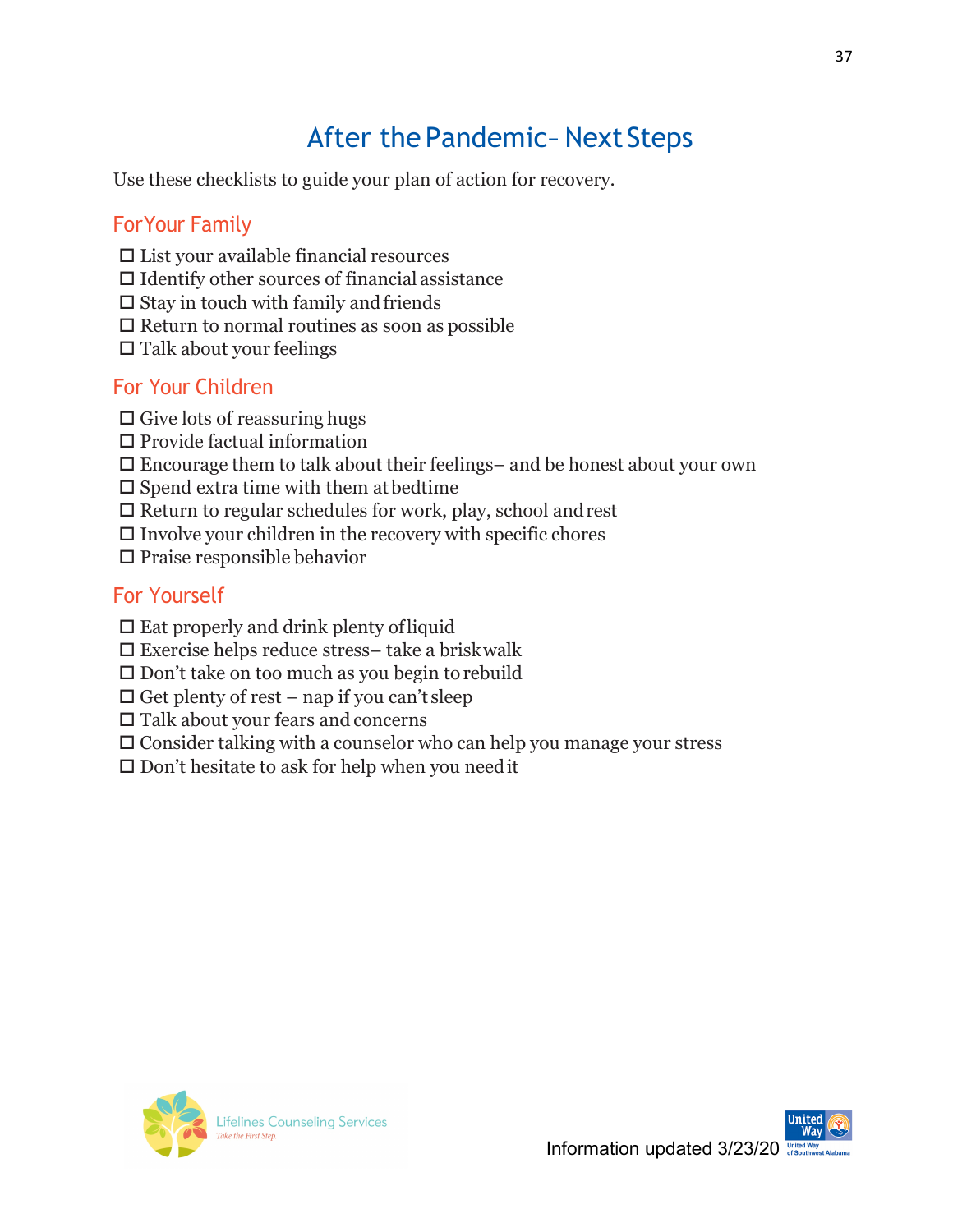# TakeChargeofYourFinances

You will want to determine whether your financial situation has been affected by the current situation. Identify your available financial resources, then list your expenses. Prioritize your expenses so that the basic necessities are paid for first; then you can evaluate how to spend the funds that remain.

If you are concerned about your ability to pay your bills, Consumer Credit Counseling Service (CCCS) can help you prepare a reasonable budget. CCCS can also help you negotiate a manageable repayment plan for your outstanding debts. There is no fee for services, but you must have some income in your household.

Make a list of all those with whom you do business and inform them of your circumstances, if you are concerned about your ability to pay your bills. You may be able to postpone or reduce payments. Keep records of all such conversations and keep copies of everything for your files.

To avoid some consumer pitfalls following the disaster, you may contact the Better Business Bureau (BBB), the Alabama Attorney General's Consumer Protection Hotline or the Alabama Department of Insurance for information about how to protect yourself against consumer fraud.

### FinancialServicesandConsumerAdvice

### Legal Services

South Alabama Volunteer Lawyers Program.................................................251-438-1102

#### **We Need Your Help to Get Alabama Businesses Qualified for SBA Economic Injury Disaster Loans**:

As a part of President Trump's declaration of a state of emergency the U.S. Small Business Administration (SBA) is authorized to make Economic Injury Disaster Loans (EIDLs). Alabama small business owners that are experiencing economic harm should complete and submit the online

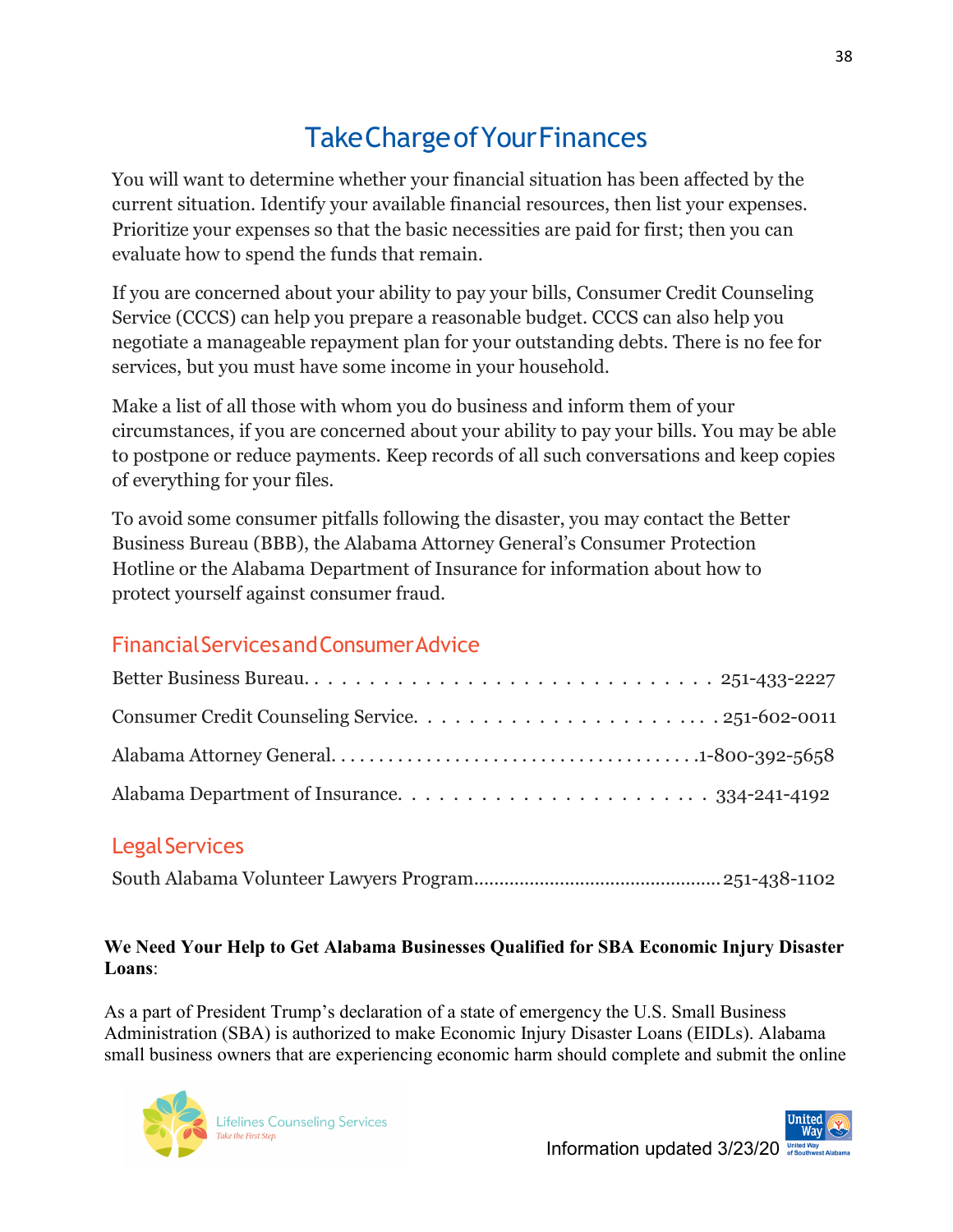[EIDL economic injury verification o](http://clicks.weblinkinternational.com/ls/click?upn=2vLz-2BccvG2sCqUyCoj6YZGJO9IC3LEX9ukQKrC0h5BVvEjKqxmn3shEM1ZjnjT5BIbcN6GYxb0zuGUMTCw0YzXBb3-2FazG8o1pyMkeFMtcW2l5otaB-2FZP-2BWTUK5ZC7UFGkHwi4xcH7DvvsKfE0OuzfDKQZB7TS7h9ApVAxxd5u3NDHztWowcmeI8evmkjqyjD30NR5nfQgKzMl7LZhyfwCaBfUy1Yf6qhE7qhSBKF-2BoT7XKFXTYdTOxoHukiPYcIgyrBBqqSfFhvXHB0S2eWeTg21uGJbpB00RhNyl-2F9souyBMcNhqk48jzaUYkakP6AlzCyLihQYnq4bRW1MSJN8QY8o0OhbKtdgz0IMoUx5fZdEj4MJ40LBTVXZSPgM-2BnCu89vtiQk3yfit6x0XiUWIn-2BJ-2Bekn5sW95fb-2FGs4tId49ItwOkIOOc8pY78psRAenBBauYBnb05G2GSqGtZ6NQZTSUGfhfi1raezEHcGaAaiXxyShX9ltJwvka-2Fwr0-2BQ0ljfarV2Fwk6LFURbImOR7AjsXwpNlqsU1b4FuYa5CWwSelDSPjf2u1kVyjiKxhDMebSwUo8Jw32-2FUcGr6wH-2BdZnZoeHw7q5uF8tjcwgwVaA5pTfj8NnfslHGiHUqoEd2C7rmj8z-2Fjjtl37dWF1-2BCzO3XT0kgANeLHKj3otjHLrvlv2VOLJrs-2FCPvO50iXAMO7DZ4wEHCMSp2m4hTSIPOimnN4vjCd9aMnEqFejfJeab5CA8KKCWEYaS72hEm-2FOyzUKsrbhzstKRgURiC-2Bq96tIsA-2FKokkJmThPnWner7nOzGhwc7a6nvRk-2FY4Xw81UI2-2Fck7doplc2hWhwpNhuE332G9tQwauCF1U1NlJoZp-2BlPMHPvkOh6-2BkckE-2Fm2YCLjQaCvwMzMqAhuEbc2Su6sOqy2F-2Fjyg9kB0DGkkzEWfEFxx-2FLPbWUmGeShUxQEp-2Br7WzopFzSW5U1I070vddSF-2FWCkZt0TEAhXeaeDrJ6aOoVKpj1lGxJQyn2vjeZB-2FezQ5nDwCJMOcUFcup-2F6i80wlz0lu7VbiBbTmIk8xEFhqbDxUpXlYWVpMnZZrQDlSByQpkwD0TLOYEKtKJ0dohMPtbV9UBpmtb8ZeUMH6i0HmLnXnDgCsFIsK7PK1f81sy2B0-2B4BOzIwoGx5Al9G15jc536g68mBm3MXMn9IUNdObur-2FcNGrIKL3XmCQM2HQ7g1MDXr202DJrCrqwe5PlYimMyQxi64wCu93qrC1xj3aQzwi2Iwo2Nb-2BXqLiIOOVgHLIoA6jJ7aMDOTOT5Ib8PkIodY20zqbXgDOpeI893M1kpNlHR2esMxa-2BRV4e2h4kOfht3RNRHPoqmYVzATpQZq4hYRxd0NuRUSneiZoQ7x5evGqCW7Nb1BB8lNxID-2Bf-2FxPJjMVUWTDUozFDOu27J0TwvF-2FWV-2ByMiFg83fCpy15mzO4QH-2BXGomwJf4oWg-2F0JqAbbN5g2xlcgunwKR4StJ5MTbC8zLVp-2BhvYrrnO0BI58qz9ct7uCV8K0OtjCpBIFFJTK8sBj9NwL9kH3CiIEjeaF581JAsTDZSw-2BSdThLI7-2BWYDO3f67vKhCbd1gG5MGocLjX5oDdInAav3DudGNdyRR2BW-2FnGoZEpH-2FEAPTKM0suBk0ZpkrTa4-2FcuZ4tHIRhX7I285vXH_cLKS1FNkBuRioju66YyddyFPCLBXHJ17z-2FdDhBzWdpSq8ytZF0NksJijV6TO274JEDNqFH3iyWksL840IFFXnWhQHu0sOfN9QMPSVO1nVwk4M8C0XG8xaHEcQ30Er-2B36-2BaE44qsQldhCGLTQjojxa-2BofeHYvCs4HxwTneAQc1mkZ7Vg-2FWpFV7MevGwMEW4JyLH94mYsAr7QXeEVmnapzdljaCrYYx9F)f loss worksheet to the Alabama SBA district office. This form is not an application.

The Governor will request a declaration for economic injury from the SBA's Office of Disaster Assistance Center. Once the declaration is made in Alabama, Alabama businesses can begin applying for an EIDL on SBA's Office of Disaster Assistance website. [https://www.sba.gov/funding-programs/disaster-assistance.](https://urldefense.proofpoint.com/v2/url?u=http-3A__clicks.weblinkinternational.com_ls_click-3Fupn-3D2vLz-2D2BccvG2sCqUyCoj6YZGJO9IC3LEX9ukQKrC0h5BVvEjKqxmn3shEM1ZjnjT5BIbcN6GYxb0zuGUMTCw0YzXBb3-2D2FazG8o1pyMkeFMtcW1WClNA92MThQlP6l4Cy-2D2FFLFkKncCU281oV-2D2BtqhS7J0vCqVXs-2D2FPRojbmmE3vz6z4MxpLOmcXOVL-2D2B6JUkU8LPE1yLys2yL9-2D2BK1EsJbHrAGMCMw-2D3D-2D3DZP5J-5FcLKS1FNkBuRioju66YyddyFPCLBXHJ17z-2D2FdDhBzWdpSq8ytZF0NksJijV6TO274JEDNqFH3iyWksL840IFFXnedmiyIqyX7rW12A-2D2Bd-2D2BMmfO3HTy6wDSVdYgcAS-2D2Fr8qHl-2D2B76cxF1KQWflGgB11Rh-2D2FPH1-2D2BRG2qBd8YtaVAeGhXX460grWBpQm5pqTybBFNZcLovwbr19Sa4fK3l14xURqesj1GF39q5zm3BL9xbmq9v5k-2D3D&d=DwMFAg&c=837eUSHCBWYGMkDmn2bN3Q&r=Crmw5tashVQNd1vfkrJaXZoKy-k_mvAp5A_98qHWLN4&m=KgFNvsraSdIKv6dM6HwBkk0y7BUWHolw194YkxLfsLg&s=ApHx0KrGJk8niJfJeNcBNFrm7MvSAvrmo8Y6Oxdm64o&e=) According to the SBA, loan applications will not be open until the (state) declaration is made.

Contact L.D. Ralph at the Alabama District Office with any questions:  $l$ afero.ralph $@$ sba.gov or 205.290.7684.

### **Tax Day now July 15: Treasury, IRS extend filing deadline and federal tax payments regardless of amount owed**

The Treasury Department and Internal Revenue Service announced today that the federal income tax filing due date is automatically extended from April 15, 2020, to July 15, 2020.

Taxpayers can also defer federal income tax payments due on April 15, 2020, to July 15, 2020, without penalties and interest, regardless of the amount owed. This deferment applies to all taxpayers, including individuals, trusts and estates, corporations and other non-corporate tax filers as well as those who pay self-employment tax.

Taxpayers do not need to file any additional forms or call the IRS to qualify for this automatic federal tax filing and payment relief. Individual taxpayers who need additional time to file beyond the July 15 deadline, can request a filing extension by filing Form 4868 through their tax professional, tax software or using the Free File link on IRS.gov. Businesses who need additional time must file Form 7004.

The IRS urges taxpayers who are due a refund to file as soon as possible. Most tax refunds are still being issued within 21 days.

"Even with the filing deadline extended, we urge taxpayers who are owed refunds to file as soon as possible and file electronically," said IRS Commissioner Chuck Rettig. "Filing electronically with direct deposit is the quickest way to get refunds. Although we are curtailing some operations during this period, the IRS is continuing with mission-critical operations to support the nation, and that includes accepting tax returns and sending refunds. As a federal agency vital to the overall operations of our country, we ask for your personal support, your understanding – and your patience. I'm incredibly proud of our employees as we navigate through numerous different challenges in this very rapidly changing environment."